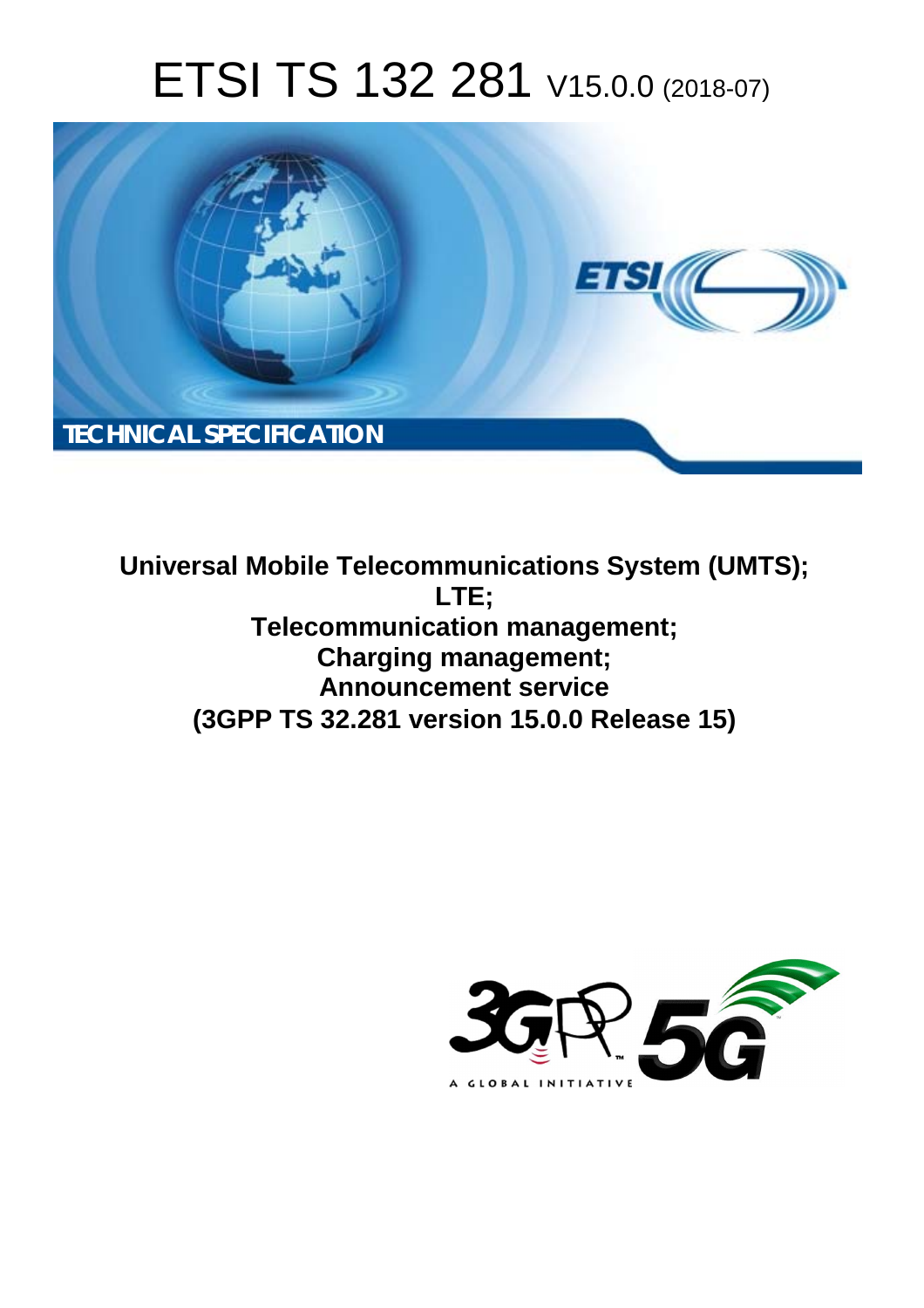Reference RTS/TSGS-0532281vf00

> Keywords LTE,UMTS

#### *ETSI*

#### 650 Route des Lucioles F-06921 Sophia Antipolis Cedex - FRANCE

Tel.: +33 4 92 94 42 00 Fax: +33 4 93 65 47 16

Siret N° 348 623 562 00017 - NAF 742 C Association à but non lucratif enregistrée à la Sous-Préfecture de Grasse (06) N° 7803/88

#### *Important notice*

The present document can be downloaded from: <http://www.etsi.org/standards-search>

The present document may be made available in electronic versions and/or in print. The content of any electronic and/or print versions of the present document shall not be modified without the prior written authorization of ETSI. In case of any existing or perceived difference in contents between such versions and/or in print, the only prevailing document is the print of the Portable Document Format (PDF) version kept on a specific network drive within ETSI Secretariat.

Users of the present document should be aware that the document may be subject to revision or change of status. Information on the current status of this and other ETSI documents is available at <https://portal.etsi.org/TB/ETSIDeliverableStatus.aspx>

If you find errors in the present document, please send your comment to one of the following services: <https://portal.etsi.org/People/CommiteeSupportStaff.aspx>

#### *Copyright Notification*

No part may be reproduced or utilized in any form or by any means, electronic or mechanical, including photocopying and microfilm except as authorized by written permission of ETSI. The content of the PDF version shall not be modified without the written authorization of ETSI. The copyright and the foregoing restriction extend to reproduction in all media.

> © ETSI 2018. All rights reserved.

**DECT**TM, **PLUGTESTS**TM, **UMTS**TM and the ETSI logo are trademarks of ETSI registered for the benefit of its Members. **3GPP**TM and **LTE**TM are trademarks of ETSI registered for the benefit of its Members and of the 3GPP Organizational Partners. **oneM2M** logo is protected for the benefit of its Members.

**GSM**® and the GSM logo are trademarks registered and owned by the GSM Association.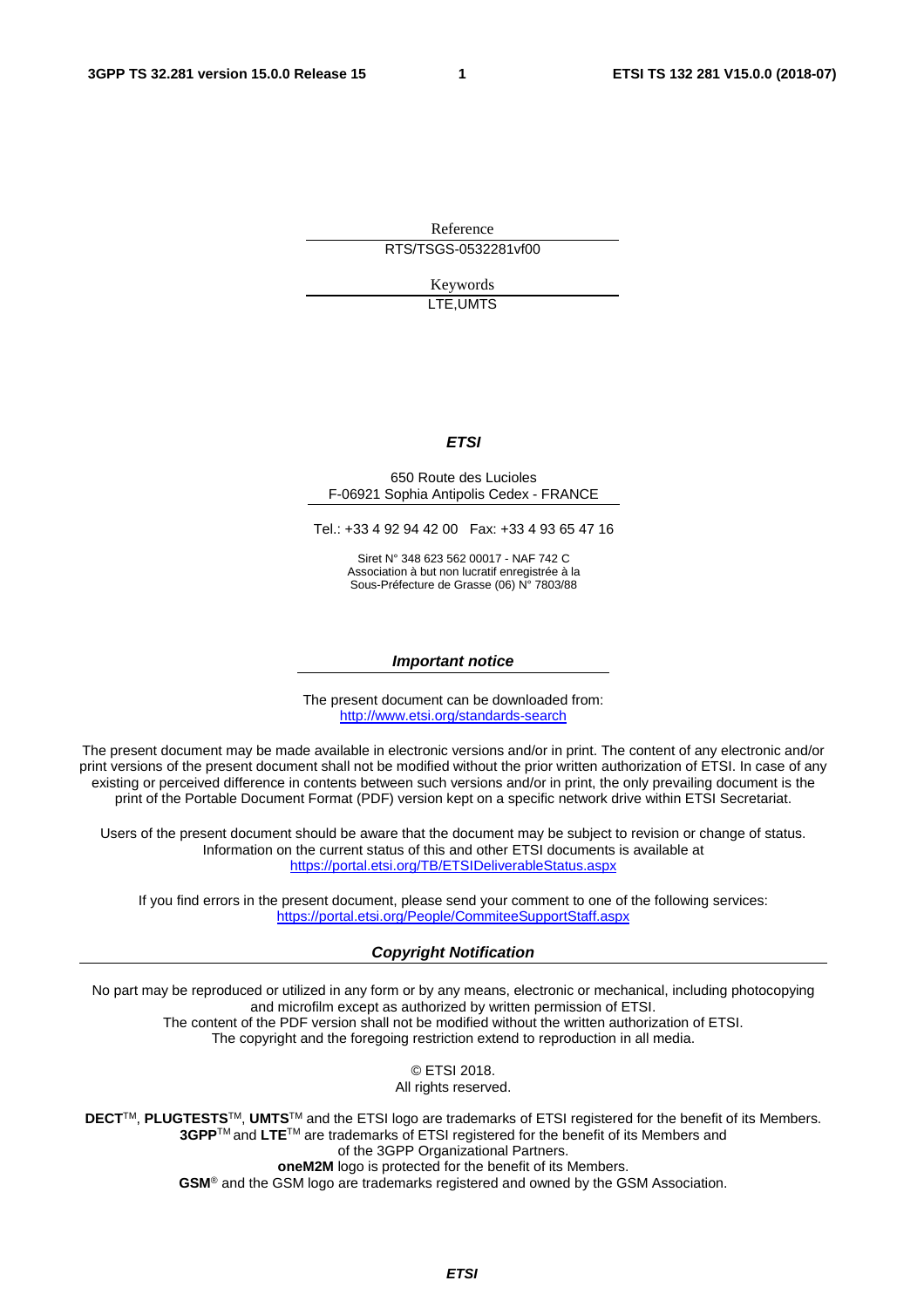### Intellectual Property Rights

#### Essential patents

IPRs essential or potentially essential to normative deliverables may have been declared to ETSI. The information pertaining to these essential IPRs, if any, is publicly available for **ETSI members and non-members**, and can be found in ETSI SR 000 314: *"Intellectual Property Rights (IPRs); Essential, or potentially Essential, IPRs notified to ETSI in respect of ETSI standards"*, which is available from the ETSI Secretariat. Latest updates are available on the ETSI Web server ([https://ipr.etsi.org/\)](https://ipr.etsi.org/).

Pursuant to the ETSI IPR Policy, no investigation, including IPR searches, has been carried out by ETSI. No guarantee can be given as to the existence of other IPRs not referenced in ETSI SR 000 314 (or the updates on the ETSI Web server) which are, or may be, or may become, essential to the present document.

#### **Trademarks**

The present document may include trademarks and/or tradenames which are asserted and/or registered by their owners. ETSI claims no ownership of these except for any which are indicated as being the property of ETSI, and conveys no right to use or reproduce any trademark and/or tradename. Mention of those trademarks in the present document does not constitute an endorsement by ETSI of products, services or organizations associated with those trademarks.

### Foreword

This Technical Specification (TS) has been produced by ETSI 3rd Generation Partnership Project (3GPP).

The present document may refer to technical specifications or reports using their 3GPP identities, UMTS identities or GSM identities. These should be interpreted as being references to the corresponding ETSI deliverables.

The cross reference between GSM, UMTS, 3GPP and ETSI identities can be found under [http://webapp.etsi.org/key/queryform.asp.](http://webapp.etsi.org/key/queryform.asp)

### Modal verbs terminology

In the present document "**shall**", "**shall not**", "**should**", "**should not**", "**may**", "**need not**", "**will**", "**will not**", "**can**" and "**cannot**" are to be interpreted as described in clause 3.2 of the [ETSI Drafting Rules](https://portal.etsi.org/Services/editHelp!/Howtostart/ETSIDraftingRules.aspx) (Verbal forms for the expression of provisions).

"**must**" and "**must not**" are **NOT** allowed in ETSI deliverables except when used in direct citation.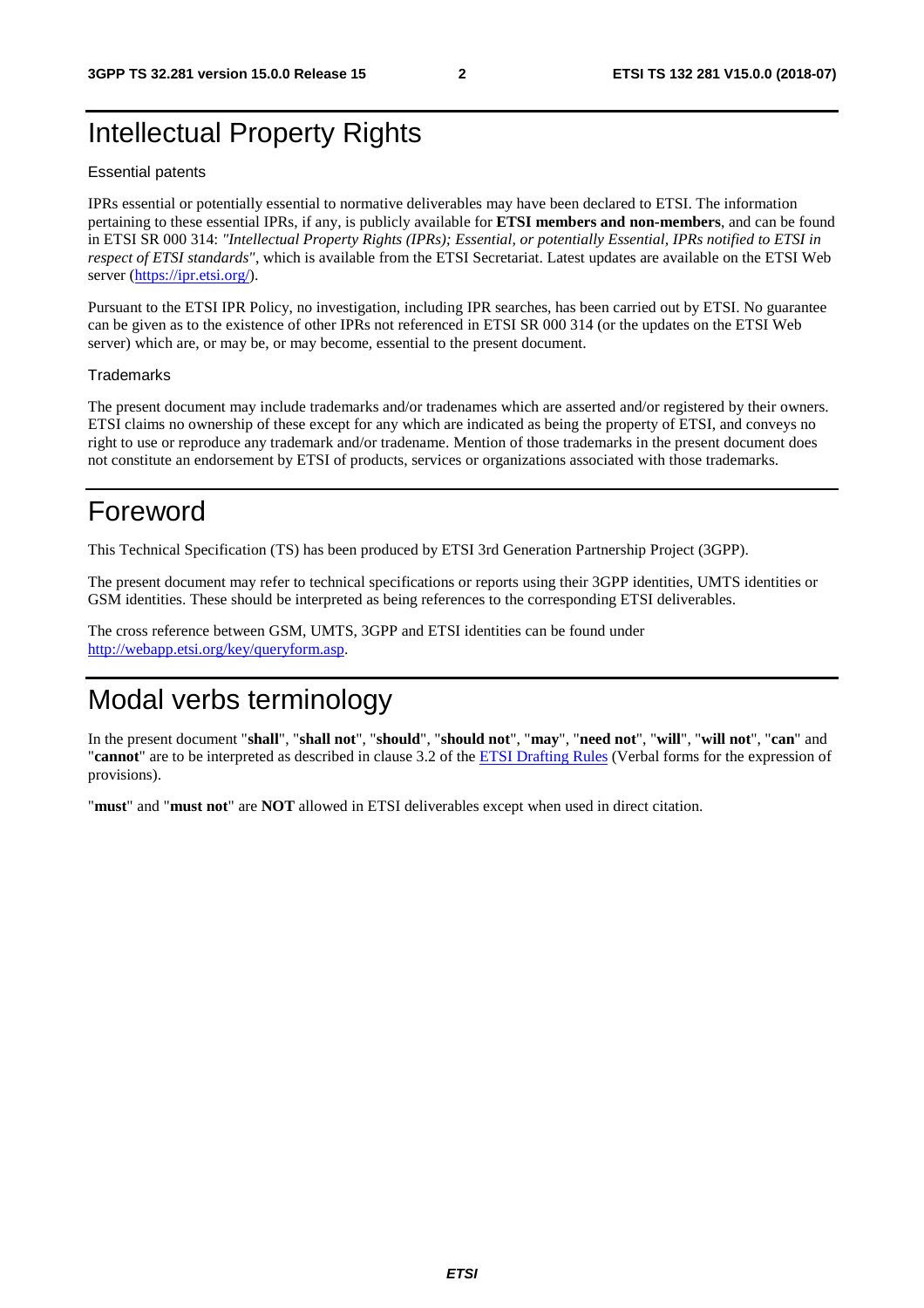## Contents

| -1                                                |  |    |  |  |  |
|---------------------------------------------------|--|----|--|--|--|
| 2                                                 |  |    |  |  |  |
| 3<br>3.1<br>3.2<br>3.3                            |  |    |  |  |  |
| $\overline{4}$<br>41<br>4.2                       |  |    |  |  |  |
| 5<br>5.1<br>5.2<br>5.2.1<br>5.2.2                 |  |    |  |  |  |
| 6<br>6.1<br>6.2<br>6.2.1<br>6.2.2<br>6.2.3<br>6.3 |  |    |  |  |  |
| <b>Annex A (informative):</b>                     |  |    |  |  |  |
| History                                           |  | 26 |  |  |  |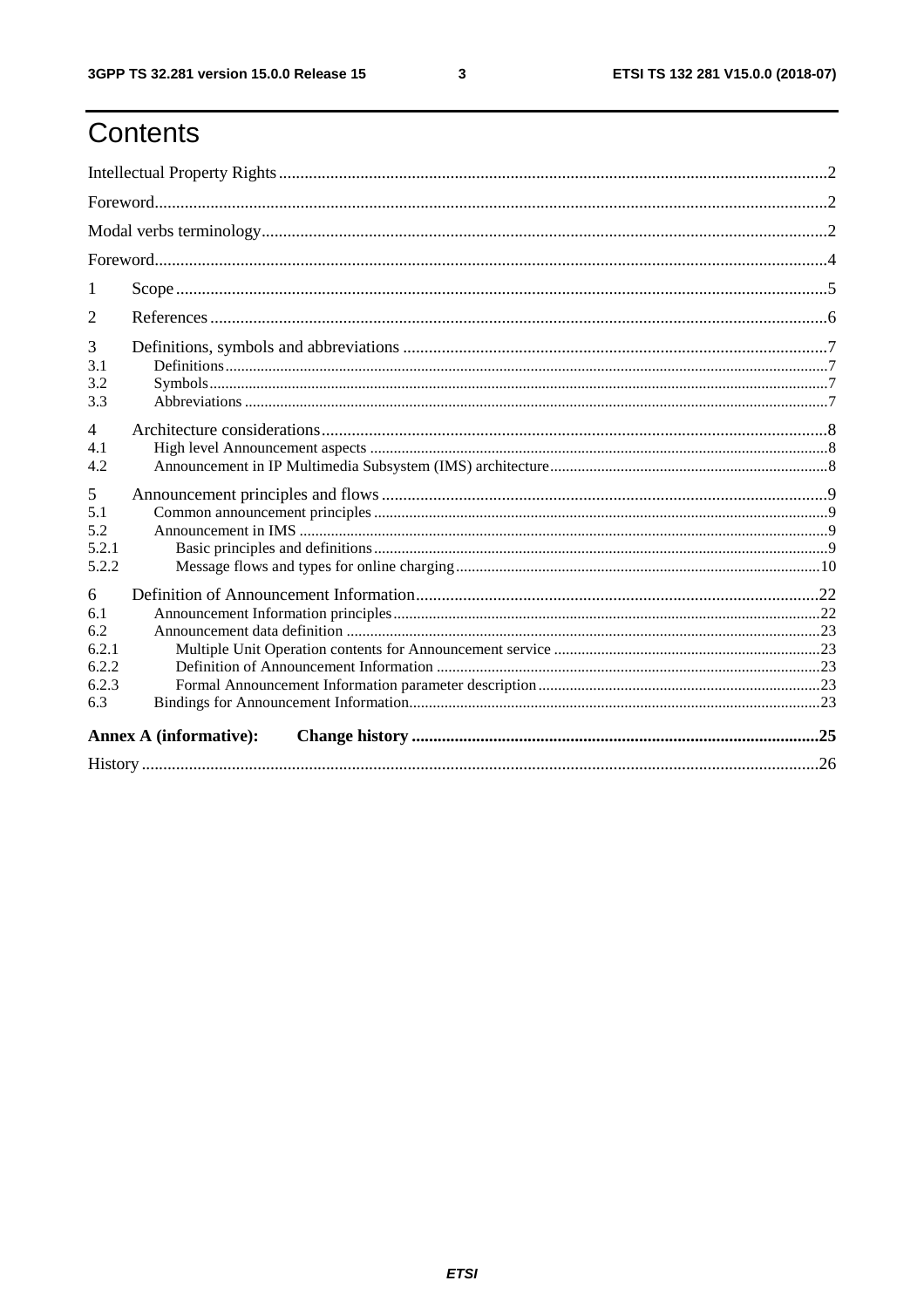### Foreword

This Technical Specification has been produced by the 3rd Generation Partnership Project (3GPP).

The contents of the present document are subject to continuing work within the TSG and may change following formal TSG approval. Should the TSG modify the contents of the present document, it will be re-released by the TSG with an identifying change of release date and an increase in version number as follows:

Version x.y.z

where:

- x the first digit:
	- 1 presented to TSG for information;
	- 2 presented to TSG for approval;
	- 3 or greater indicates TSG approved document under change control.
- y the second digit is incremented for all changes of substance, i.e. technical enhancements, corrections, updates, etc.
- z the third digit is incremented when editorial only changes have been incorporated in the document.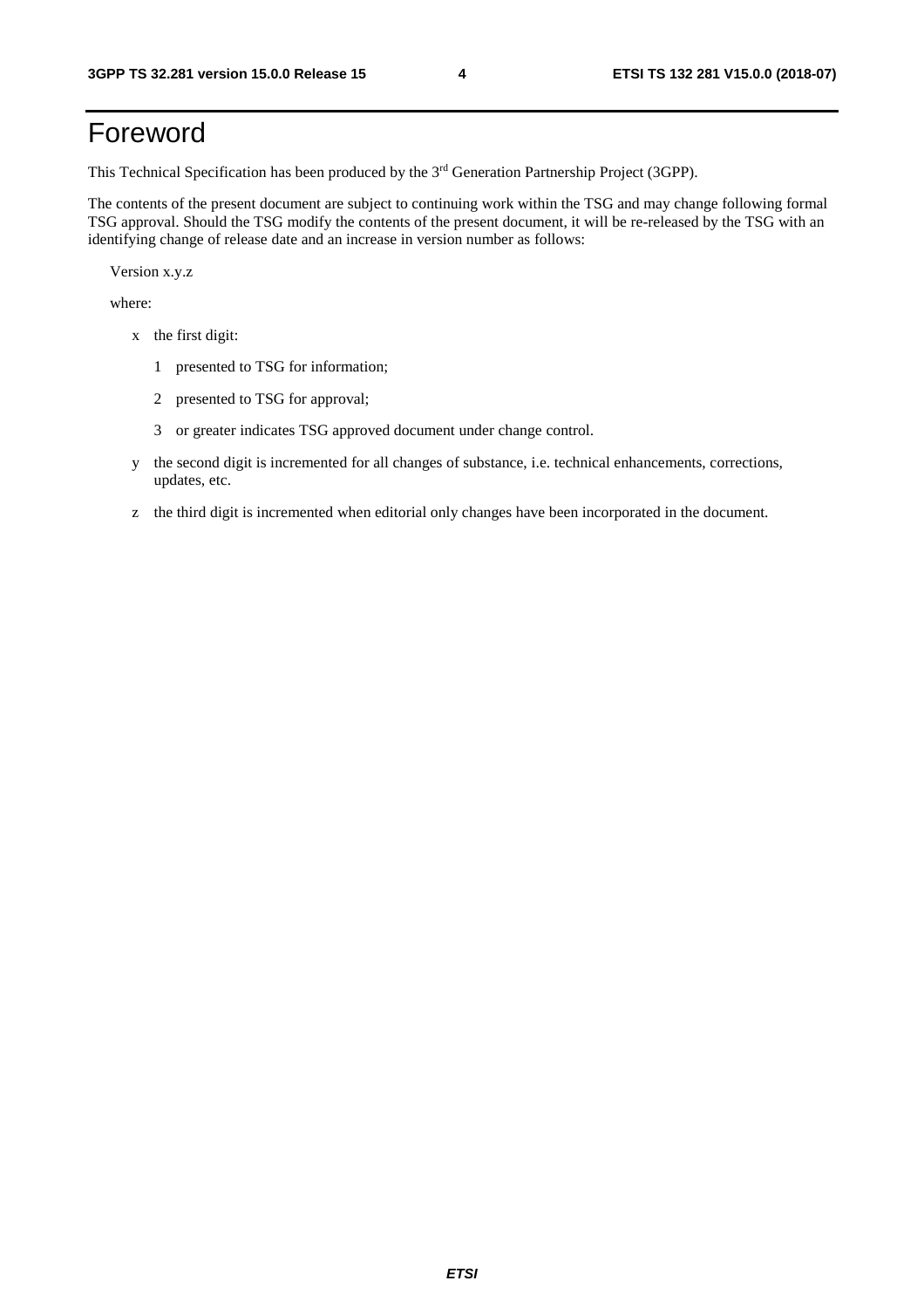### 1 Scope

During any phase of a voice or video call, the Online Charging System (OCS) may need to deliver billing/charging insession notifications to the end user via announcements as part of the rating, balance management and billing process. For example, the OCS may need to inform the user about usage states, threshold crossings, offer statuses, reason for call rejection, alerts about low balances, etc.

In Circuit Switched (CS) domain, online charging of a voice session is performed using Customised Applications for Mobile network Enhanced Logic (CAMEL) mechanisms. In order to deliver in-session notifications or to interact with the end user, OCS can use CAMEL messages such as: Play Announcement, Prompt and Collect, Connect to Resource, Establish Temporary Connection. Such notifications can be delivered pre-, mid- or post-call. However, in IMS and MMTel charging defined in TS 32.260 [20] and TS 32.275 [35] as well as in Diameter Credit-Control Application (DCCA) defined in RFC 4006 [402], announcement capabilities, available at the OCS level, are limited to redirection of a session to a given SIP URI at completion of the session. When redirected the session may be connected to a resource that delivers an announcement.

The Announcement service in this specification provides announcement capabilities for use in a Diameter based online charging session. The OCS is able to specify that a given announcement be played to a call party in order to deliver charging/billing related notifications.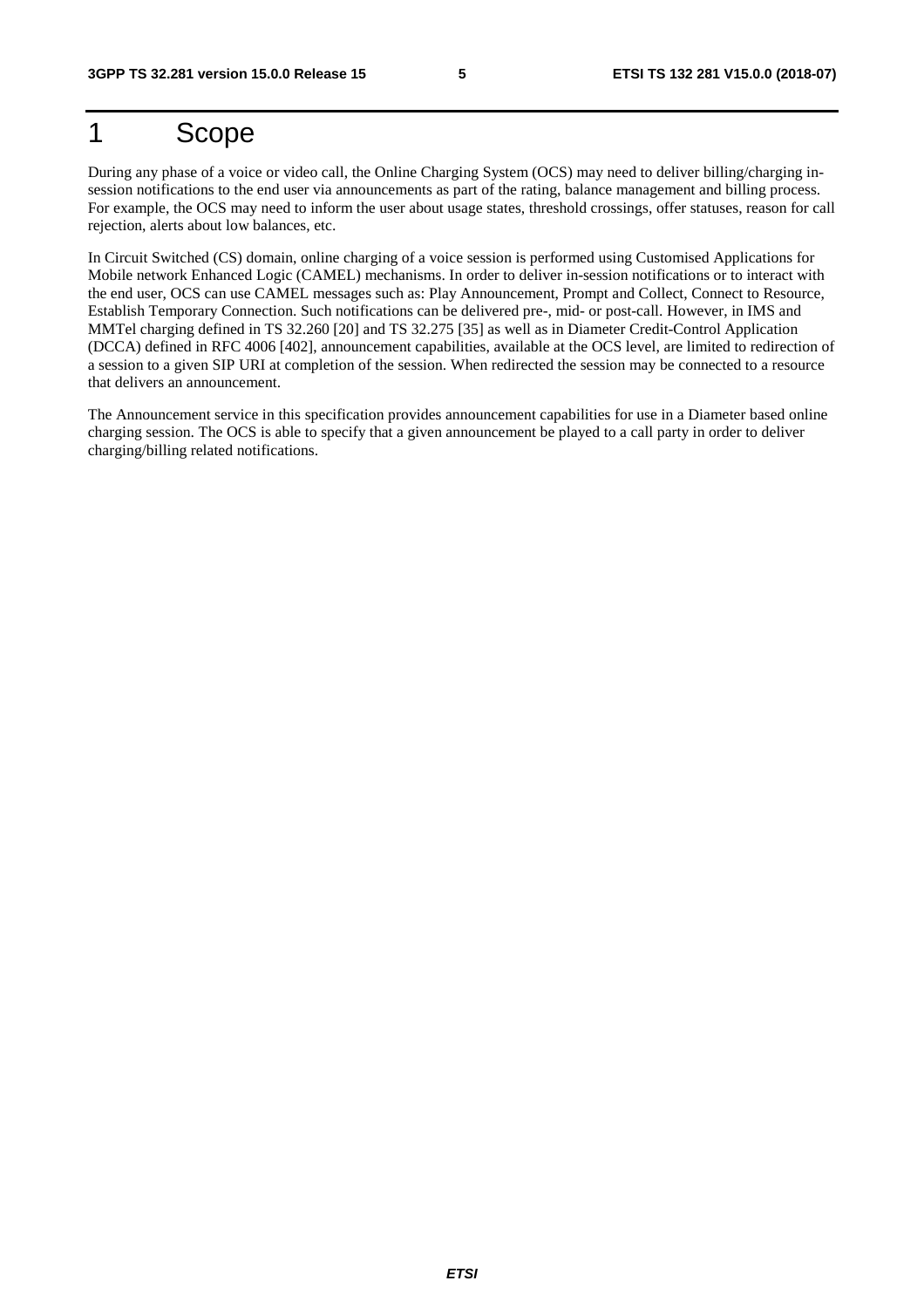### 2 References

The following documents contain provisions which, through reference in this text, constitute provisions of the present document.

- References are either specific (identified by date of publication, edition number, version number, etc.) or non-specific.
- For a specific reference, subsequent revisions do not apply.
- For a non-specific reference, the latest version applies. In the case of a reference to a 3GPP document (including a GSM document), a non-specific reference implicitly refers to the latest version of that document *in the same Release as the present document*.
- [1] 3GPP TS 32.240: "Telecommunication management; Charging management; Charging Architecture and Principles".  $[2] - [9]$  Void [10] 3GPP TS 32.250: "Telecommunication management; Charging management; Circuit Switched (CS) domain charging". [11] – [19] Void [20] 3GPP TS 32.260: "Telecommunication management; Charging management; IP Multimedia Subsystem (IMS) charging".  $[21] - [29]$  void [30] 3GPP TS 32.270: "Telecommunication management; Charging management; Multimedia Messaging Service (MMS) charging". [31] - [34] void [35] 3GPP TS 32.275: "Telecommunication management; Charging management; MultiMedia Telephony (MMTel) charging". [36] - [49] Void [50] 3GPP TS 32.299: "Telecommunication management; Charging management; Diameter charging application". [51] - [99] Void [100] 3GPP TR 21.905: "Vocabulary for 3GPP Specifications". [101] 3GPP TS 22.115: "Service aspects; Charging and billing". [102] - [200] Void. [201] -[203] Void. [204] 3GPP TS 24.229: "IP multimedia call control protocol based on Session Initiation Protocol (SIP) and Session Description Protocol (SDP); Stage 3". [205] - [243] Void. [244] 3GPP TS 24.628: "Common Basic Communication procedures using IP Multimedia (IM) Core Network (CN) subsystem; Protocol specification". [245] - [299] Void. [300] - [401] Void.
- [402] IETF RFC 4006 (2005): "Diameter Credit-Control Application".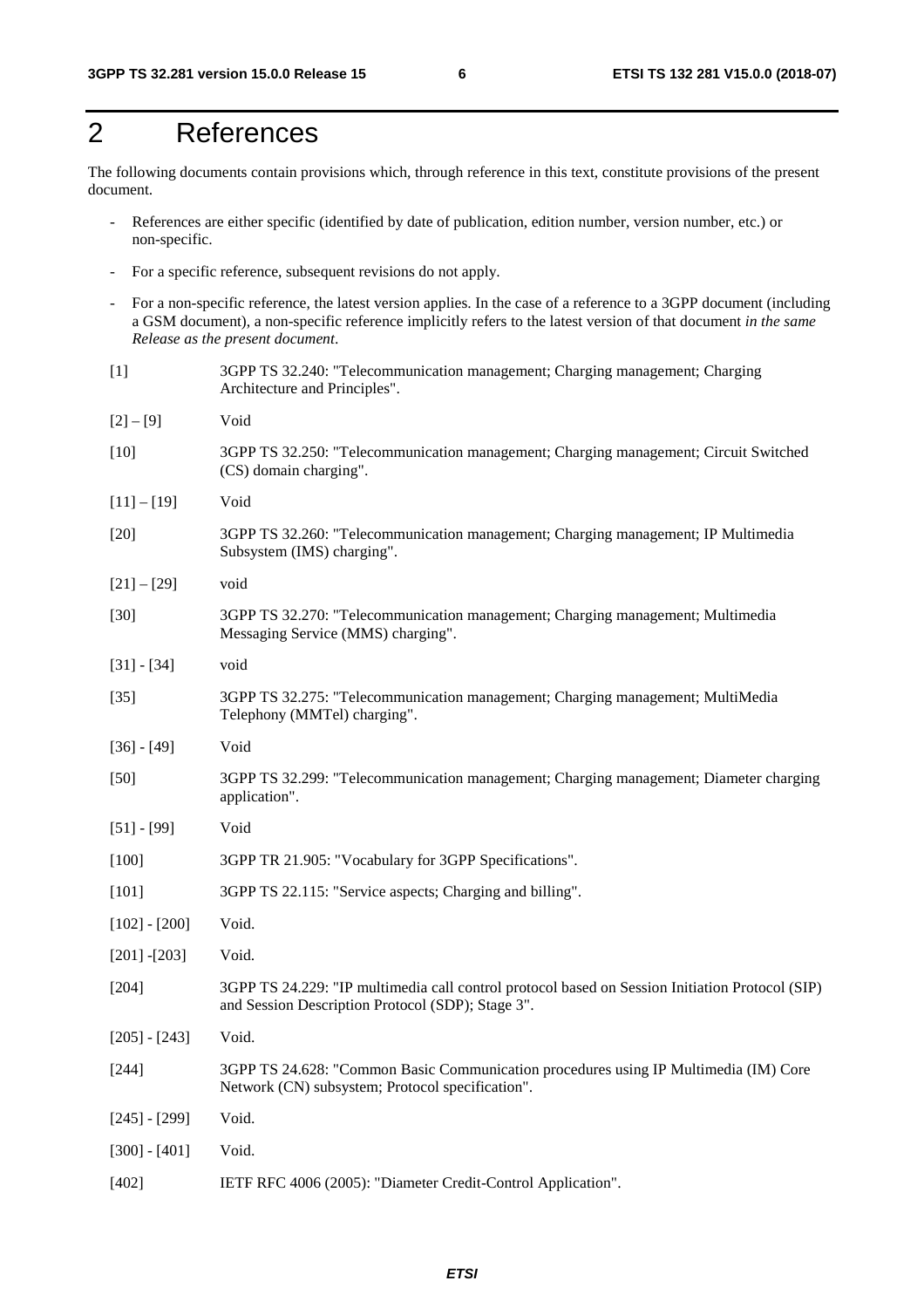### 3 Definitions, symbols and abbreviations

### 3.1 Definitions

For the purposes of the present document, the terms and definitions given in TR 21.905 [100] and the following apply. A term defined in the present document takes precedence over the definition of the same term, if any, in TR 21.905 [100].

**CAMEL:** network feature that provides the mechanisms to support operator specific services even when roaming outside HPLMN.

**circuit switched domain:** domain within GSM / UMTS in which information is transferred in circuit switched mode.

**Credit-Control:** mechanism which directly interacts in real-time with an account and controls or monitors the charges, related to the service usage. Credit-Control is a process of: checking if credit is available, credit reservation, deduction of credit from the end user account when service is completed and refunding of reserved credit not used.

**online charging:** charging mechanism where charging information can affect, in real-time, the service rendered and therefore a direct interaction of the charging mechanism with bearer/session/service control is required.

**Online Charging System:** the entity that performs real-time Credit-Control. Its functionality includes transaction handling, rating, online correlation and management of subscriber accounts/balances.

### 3.2 Symbols

For the purposes of the present document, the following symbols apply:

Symbol format

| Cr  | Reference Point between an AS and an MRFC for media control.                            |
|-----|-----------------------------------------------------------------------------------------|
| ISC | Reference Point between a CSCF and an Application Server and between a CSCF and an MRB. |
| Mp  | Reference Point between an MRFC and an MRFP.                                            |
| Mr  | Reference Point between an CSCF and an MRFC.                                            |
| Mr' | Reference Point between an AS and an MRFC for session control.                          |
| Ro  | Online Charging Reference Point between an AS, MRFC or the IMS-GWF and the OCS          |
|     |                                                                                         |

### 3.3 Abbreviations

For the purposes of the present document, the abbreviations given in TR 21.905 [100] and the following apply. An abbreviation defined in the present document takes precedence over the definition of the same abbreviation, if any, in TR 21.905 [100].

| AS             | <b>Application Server</b>                                               |
|----------------|-------------------------------------------------------------------------|
| <b>CAMEL</b>   | Customised Applications for Mobile network Enhanced Logic               |
| <b>CCA</b>     | Credit-Control-Answer                                                   |
| <b>CCR</b>     | Credit-Control-Request                                                  |
| CS.            | Circuit Switched                                                        |
| <b>CSCF</b>    | Call Session Control Function (I-Interrogating; P-Proxy; and S-Serving) |
| <b>DCCA</b>    | Diameter Credit-Control Application                                     |
| <b>IMS-GWF</b> | <b>IMS</b> Gateway Function                                             |
| <b>ISC</b>     | <b>IMS</b> Service Control                                              |
| <b>MMTel</b>   | MultiMedia Telephony                                                    |
| <b>MRB</b>     | Media Resource Broker                                                   |
| <b>MRFC</b>    | Media Resource Function Controller                                      |
| <b>MRFP</b>    | Multimedia Resource Function Processor                                  |
| <b>OCS</b>     | Online Charging System                                                  |
| <b>SIP</b>     | <b>Session Initiation Protocol</b>                                      |
| <b>UE</b>      | User Equipment                                                          |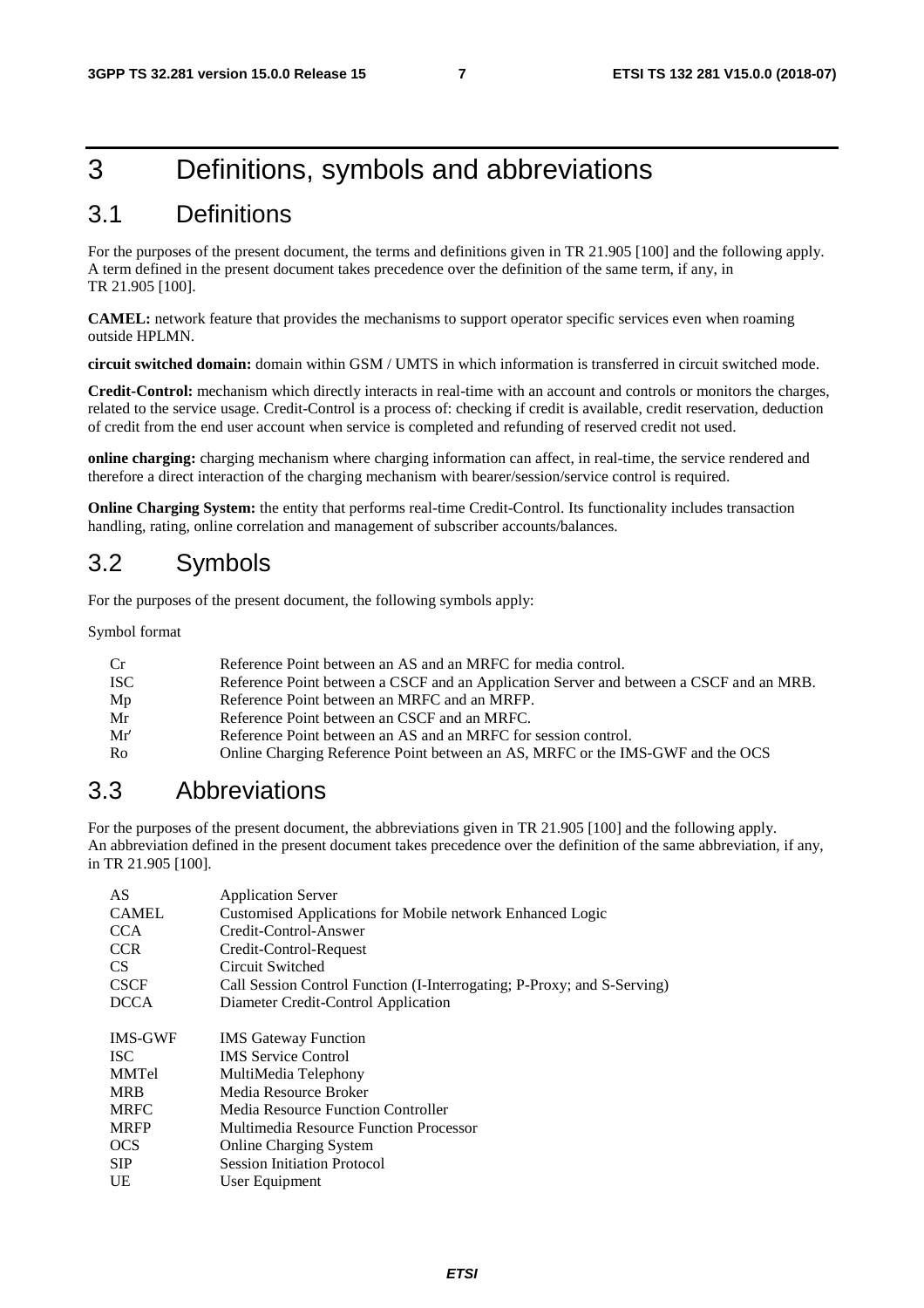### 4 Architecture considerations

### 4.1 High level Announcement aspects

Each technology to which the Announcement service is applied will utilize a technology-specific special resource function to play announcement media. Each of the architectures described in this clause utilizes the common Announcement service specified in this document.

### 4.2 Announcement in IP Multimedia Subsystem (IMS) architecture

The MRFC/MRFP are resources of the IMS that provide support for bearer related services such as announcements. Collectively, the MRFC/MRFP is known as the Media Resource Function. The architecture of MRF is shown in figure 4.2.1.



**Figure 4.2.1: Architecture of Media Resource Function in IMS** 

In the IMS online charging architecture specified in TS 32.260 [20], both the AS and the IMS-GWF have Ro interfaces to the OCS and are connected to the S-CSCF via the ISC reference point. Either the AS or the IMS-GWF may utilize the Announcement service specified in this document.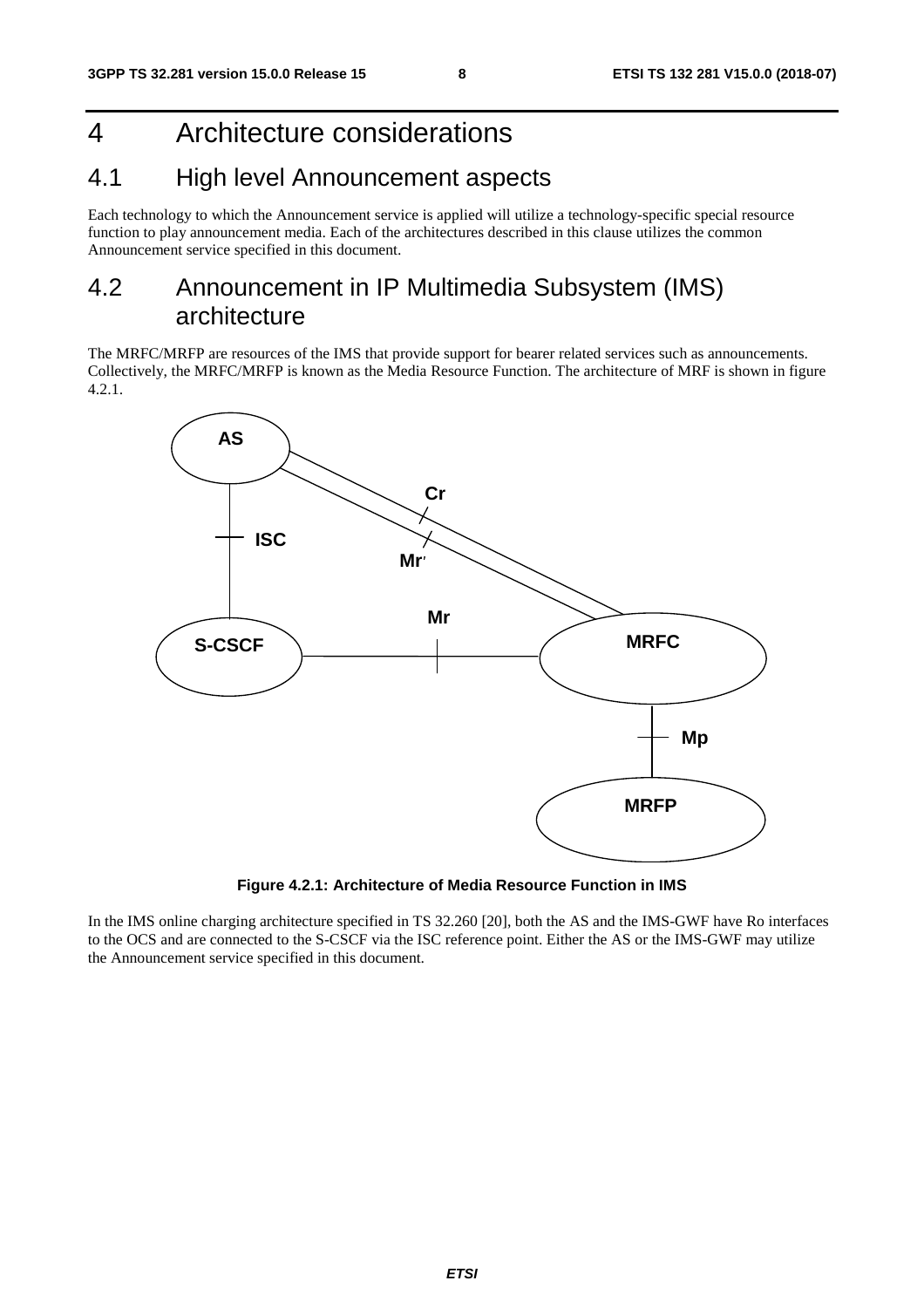### 5 Announcement principles and flows

### 5.1 Common announcement principles

The OCS may provide information in charging messages over the Ro reference point that describe announcements to be played to a subscriber. When receiving announcement information provided by the OCS, the receiving node shall use the procedures defined for the specific technology in use. The clauses that follow identify the principles and message flows applicable to each specific technology to which the common Announcement service is applied.

### 5.2 Announcement in IMS

### 5.2.1 Basic principles and definitions

The OCS may provide information in charging messages over the Ro reference point that describe video or audio announcements which can be rendered to a subscriber involved in an IMS session at different stages of interactions with OCS.

When receiving announcement information provided by OCS, the AS or the IMS-GWF shall use the procedures defined in clause 10.2.2 of TS 24.229 [204] and TS 24.628 [244] in order to deliver the required announcement in accordance with the provided announcement information.

OCS can provide announcement information upon interaction with the AS or the IMS-GWF, during different phases of an IMS session:

- At IMS session initiation, before the IMS session is allowed to continue and no quota is granted, or before the IMS session is allowed to continue and use granted quota;
- During an ongoing established IMS session, with media components between the parties of the session, on quota allocation control process;
- At an IMS session termination due to final quota consumption.

Announcements provided by OCS are driven by quota allocation during the IMS session, and controlled by an indication on when they shall be played:

- Pre-quota announcement shall be played prior to any quota consumption (i.e. immediately);
- Mid-quota announcements shall be played at a specified duration before granted quota is exhausted, which ranges from non-zero value smaller than the granted quota.
- Post-quota announcements shall be played upon granted quota exhaustion

OCS can provide information for one or more announcements in the same charging message.

An OCS-provided announcement is delivered to a single party of an IMS session. OCS indicates to which party the announcement shall be played. This can be the served party or the remote party. When the privacy indicator for the announcement is set to "private", the announcement shall be played only to the requested party. The handling toward the other party during announcement playback is determined by the AS or the IMS-GWF internal logic.

The AS or the IMS-GWF shall control delivery of the announcements based on the announcement content information provided by the OCS. The AS or the IMS-GWF shall use the procedures in TS 24.628 [244] for announcement delivery. When the AS or the IMS-GWF are separate from the MRFC, the AS or the IMS-GWF shall support one or more of the control methods for announcement referenced in clause 10.2.2 of TS 24.229 [204], regardless of the announcement content information provided by the OCS. The AS or the IMS-GWF is responsible for determining the MRF handling the announcement.

Announcement information indicates whether any of the granted quota shall be used by the AS or the IMS-GWF during the time the announcement is connected. If not explicitly indicated in the announcement information by the OCS, it is up to the service logic implemented in the AS or the IMS-GWF to use or not the granted quota.

For announcements delivered by the AS or the IMS-GWF during an IMS established session, the existing media shall be suspended while the announcement media is played.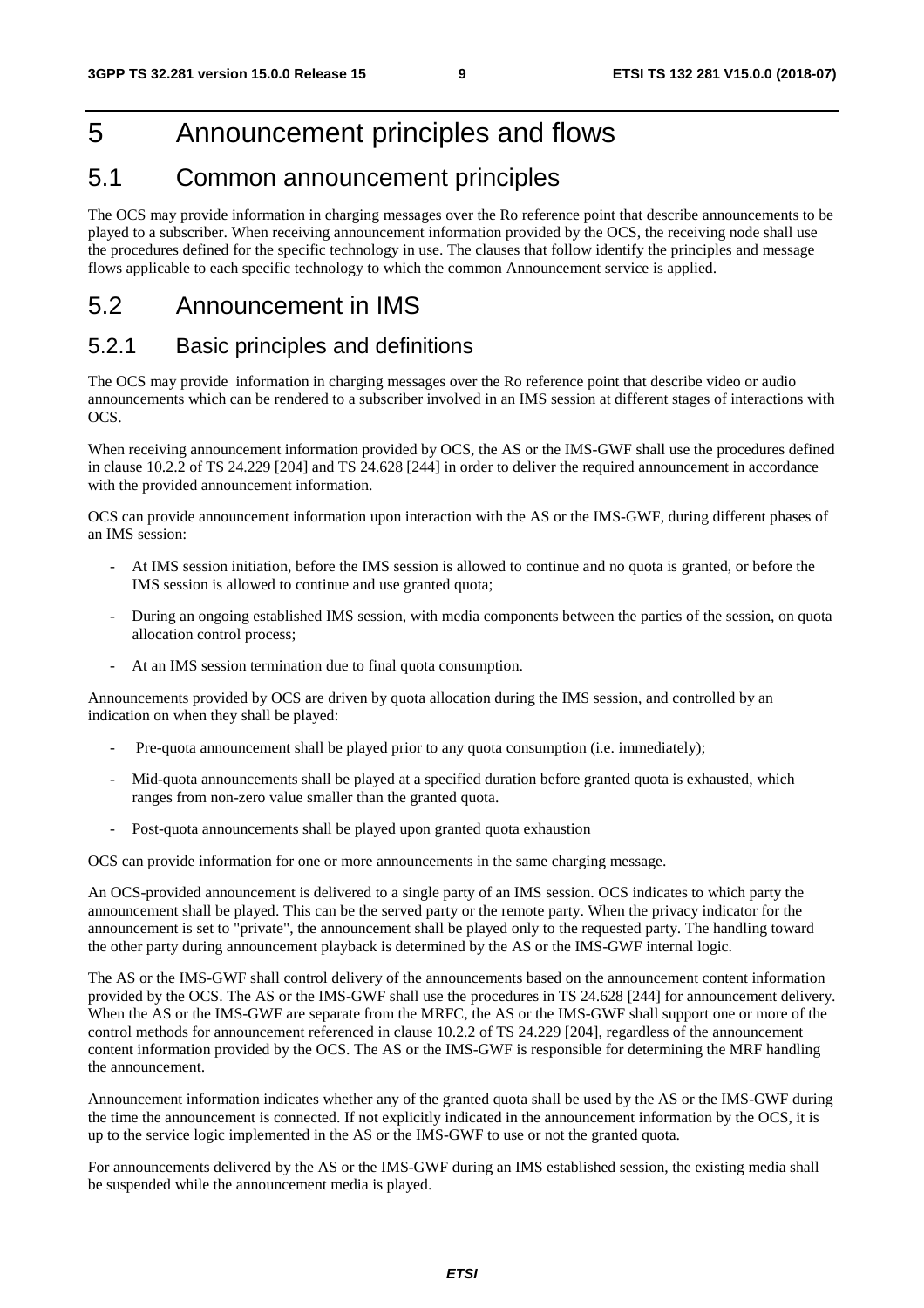### 5.2.2 Message flows and types for online charging

The following figures show the Reserve Units transactions that are required between the IMS-GWF/AS and the OCS for session-related IMS procedures when the Announcement service is invoked.

The SIP messages and Charging Data transactions associated with these charging scenarios are shown primarily for general information and to illustrate the charging triggers. They are not intended to be exhaustive and they depend on the Reserve Units Request triggers configured by the operator.

All of the scenarios depict originating sessions only.

#### **Scenario 1: Pre-quota announcement with successful session establishment**

Figure 5.2.2.1 shows the Reserve Units transactions that are required in the IMS-GWF/AS during a SIP session establishment for which a pre-quota announcement is requested with successful session establishment.



#### **Figure 5.2.2.1: Message sequence chart for pre-quota announcement with successful session establishment**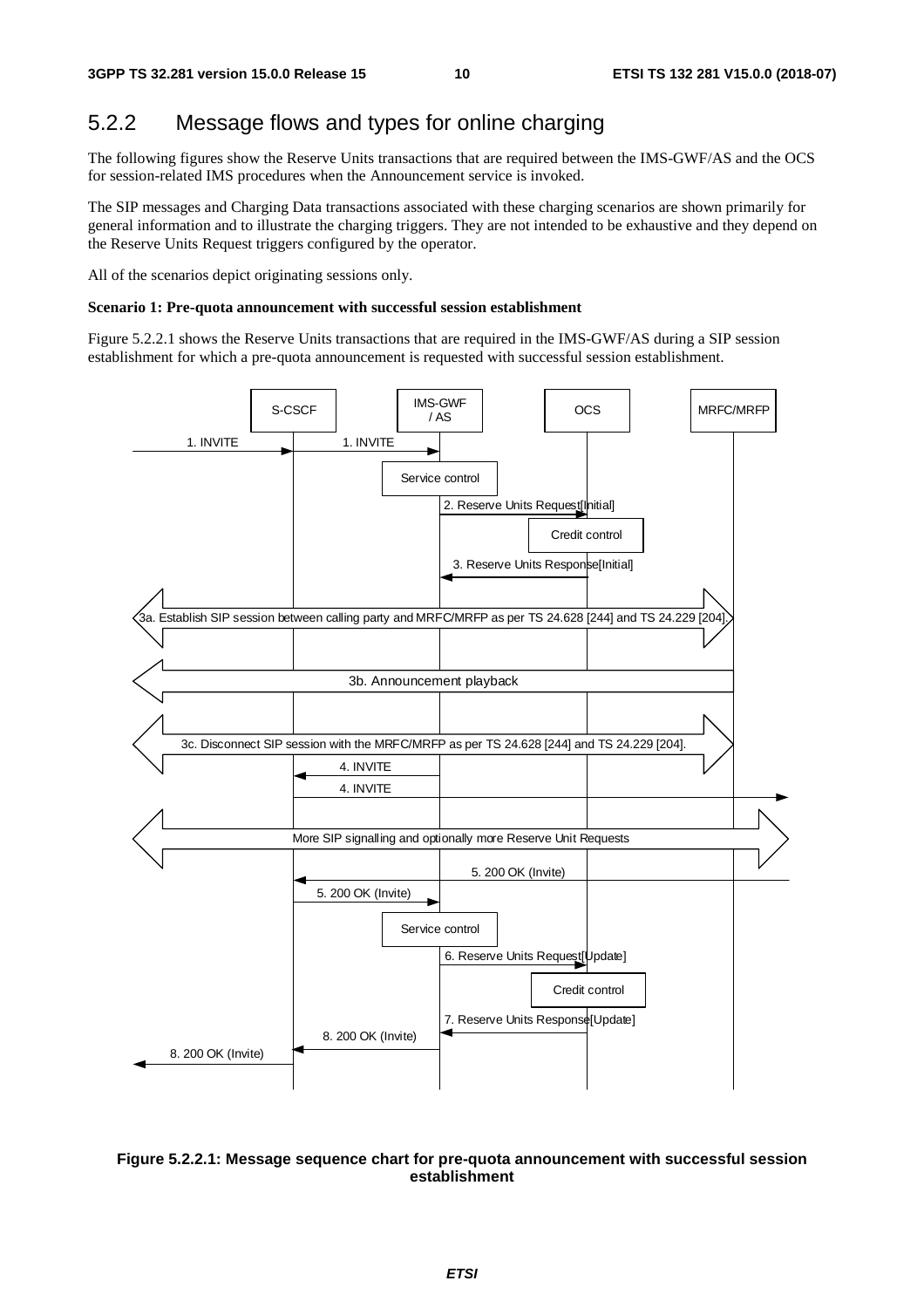- 1) An initial SIP Invite Request is received in the S-CSCF. This request is forwarded to the IMS-GWF/AS.
- 2) The IMS-GWF/AS sends a Reserve Units Request[Initial] to the OCS requesting service units. The online Credit-Control session is initiated.
- 3) The OCS grants units in a Multiple Unit Operation of the Reserve Units Response with a successful Operation Result and requests an announcement to be played to the calling party immediately. Announcement information may indicate whether or not the granted quota for the IMS session shall be used for playing the announcement.
- 3a) The IMS-GWF/AS establishes a SIP session between the calling party and an MRFC/MRFP for the requested announcement as per TS 24.628 [244] and TS 24.229 [204].
- 3b) The MRFP plays the announcement to the calling party.
- 3c) When the announcement is complete, the IMS-GWF/AS disconnects the SIP session with the MRFC/MRFP as per TS 24.628 [244] and TS 24.229 [204].
- 4) The IMS-GWF/AS and S-CSCF forward the initial SIP INVITE.
- 5) A final response is received in the IMS-GWF/AS.
- 6) If the trigger is active, the SIP 200 OK answer triggers a Reserve Units Request[Update] in the IMS-GWF/AS in order to update the Credit-Control session. New service units are requested in a Multiple Unit Operation. Also the used service units (if any) are reported in the Multiple Unit Operation. If the indication in step 3 is to use the granted quota then the quota usage allocated for playing the announcement shall be reported by the IMS-GWF/AS to the OCS in the used service units.
- 7) The OCS sends the Reserve Units Response to acknowledge the Reserve Units Request. New service units are granted in a Multiple Unit Operation.
- 8) The final answer is forwarded.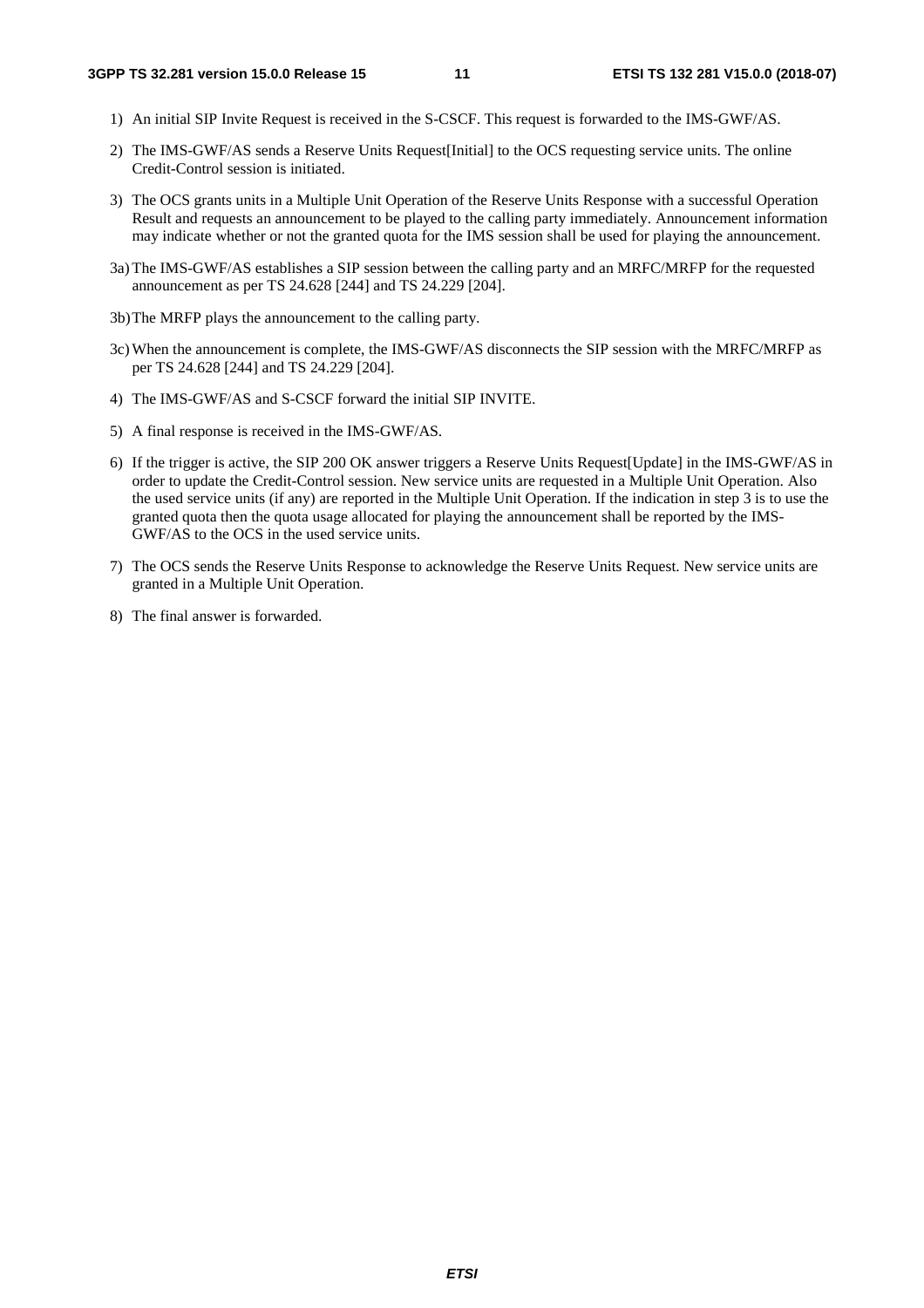#### **Scenario 2: Pre-quota announcement with session termination**

Figure 5.2.2.2 shows the Reserve Units transactions that are required in the IMS-GWF/AS during a SIP session establishment for which a pre-quota announcement is requested with the termination of the session.



#### **Figure 5.2.2.2: Message sequence chart for pre-quota announcement with session termination**

- 1) An initial SIP Invite Request is received in the S-CSCF. This request is forwarded to the IMS-GWF/AS.
- 2) The IMS-GWF/AS sends a Reserve Units Request[Initial] to the OCS requesting service units. The online Credit-Control session is initiated.
- 3) The OCS rejects the session in the Reserve Units Response with an unsuccessful Operation Result and requests an announcement to be played to the calling party immediately. No quota is used during the announcement playback when the SIP session is to be terminated.
- 3a) The IMS-GWF/AS establishes a SIP session between the calling party and an MRFC/MRFP for the requested announcement as per TS 24.628 [244] and TS 24.229 [204].
- 3b) The MRFP plays the announcement to the calling party.
- 3c) When the announcement is complete, the IMS-GWF/AS disconnects the SIP session with the MRFC/MRFP as per TS 24.628 [244] and TS 24.229 [204].
- 4) The IMS-GWF/AS and S-CSCF releases the session with a SIP BYE that is forwarded by the S-CSCF towards the calling party. The message sequence shown here assumes that the announcement playback established a SIP dialog with the calling party in Step 3a. For other variations of SIP session termination for use when announcement playback utilized signalling for early media, see Annex B of TS 32.260 [20].
- 5) A final response is forward by the S-CSCF to the IMS-GWF/AS.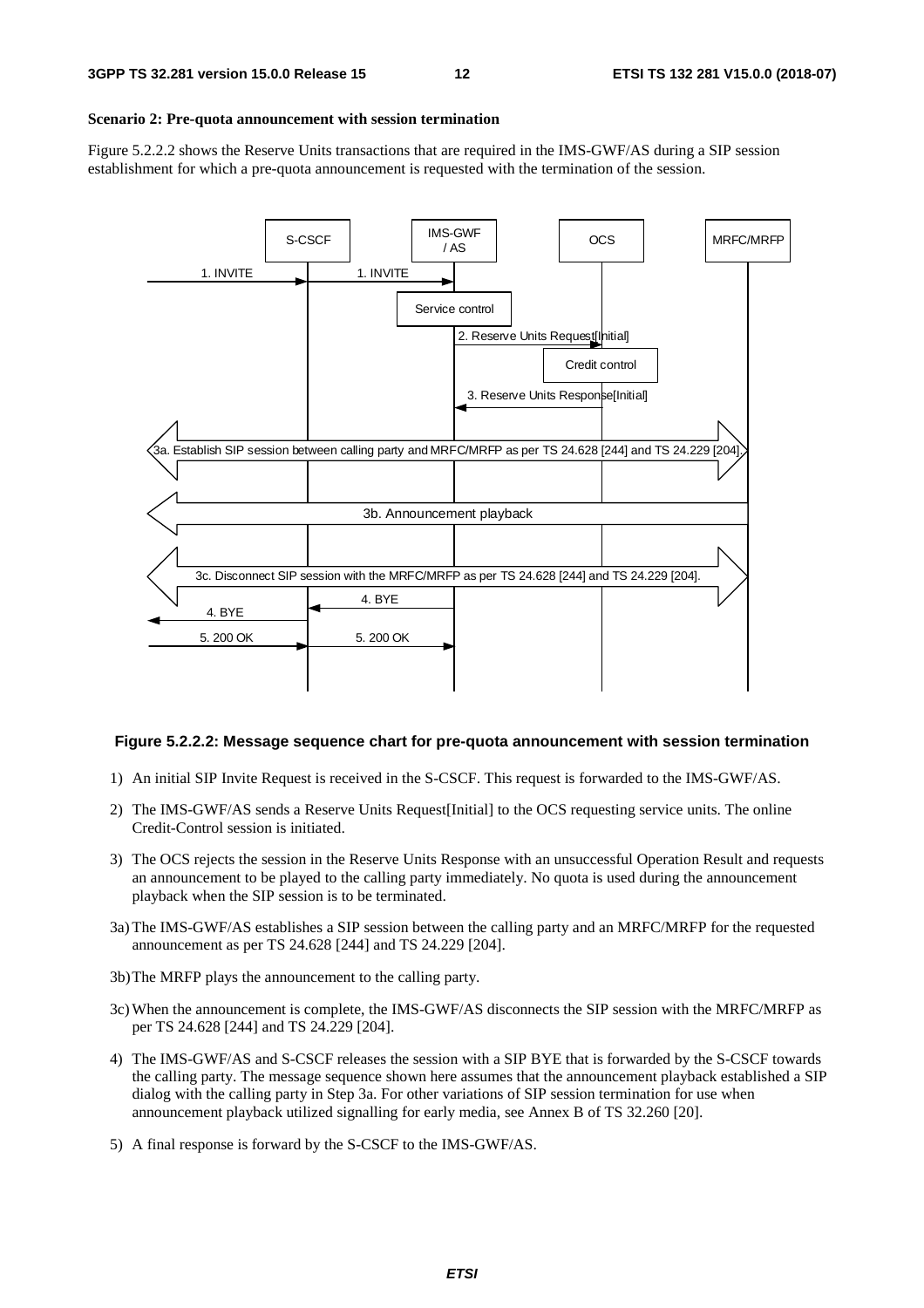#### **Scenario 3: Mid-quota announcement during IMS session**

Figure 5.2.2.3 shows the Reserve Units transactions that are required in the IMS-GWF/AS for a mid-quota announcement during an established IMS session, followed by session continuation.



#### **Figure 5.2.2.3: Message sequence chart for mid-quota announcement during IMS session**

- 1) During an ongoing SIP session, a charging trigger encountered for an update as per table 5.3.1.1 in TS 32.260 [20]. The IMS-GWF/AS sends a Reserve Units Request[Update] to the OCS requesting service units.
- 2) The OCS grants units in a Multiple Unit Operation of the Reserve Units Response with a successful Operation Result and requests an announcement to be played to the calling party prior to quota exhaustion. Announcement information may indicate whether or not the granted quota for the IMS session shall be used for playing the announcement. The announcement is indicated as to be played to a specified duration before the end of the quota is reached.
- 2a) When the timing conditions are met for the requeted announcement, the IMS-GWF/AS establishes a SIP session between the calling party and an MRFC/MRFP for the requested announcement as per TS 24.628 [244] and TS 24.229 [204].
- 2b) The MRFP plays the announcement to the calling party.
- 2c) When the announcement is complete, the IMS-GWF/AS re-connects the called party, disconnecting the SIP session with the MRFC/MRFP as per TS 24.628 [244] and TS 24.229 [204].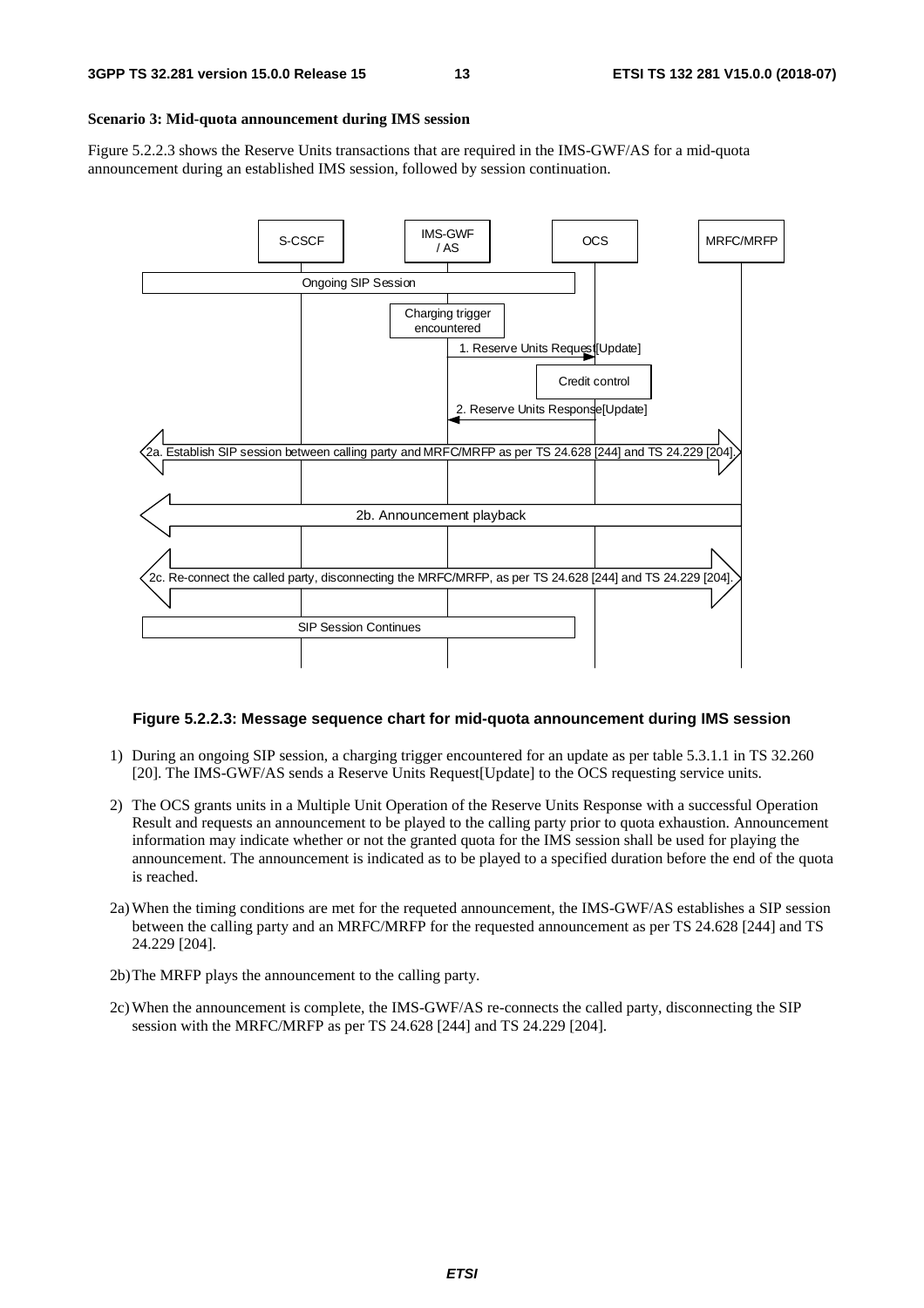#### **Scenario 4: Post-quota announcement with IMS session termination**

Figure 5.2.2.4 shows the Reserve Units transactions that are required in the IMS-GWF/AS for a post-quota announcement which is initiated at final quota exhaust.



#### **Figure 5.2.2.4: Message sequence chart for post-quota announcement with IMS session termination**

- 1) During an ongoing SIP session, a charging trigger encountered for an update as per table 5.3.1.1 in TS 32.260 [20]. The IMS-GWF/AS sends a Reserve Units Request[Update] to the OCS requesting service units.
- 2) The OCS grants units in a Multiple Unit Operation of the Reserve Units Response with a successful Operation Result, a final unit indication and a request for an announcement to be played when the quota is exhausted. Granted quota shall not be used for an announcement playback at final quota exhaust.
- 3) When end of quota is reached, the IMS-GWF/AS initiates session termination to the called party by sending a SIP BYE message which is forwarded by the S-CSCF.
- 4) The final answer to the SIP BYE message is forwarded by the S-CSCF to the IMS-GWF/AS ending the SIP dialog with the called party. The IMS-GWF/AS does not wait for this response before continuing the message sequence.
- 5a) The IMS-GWF/AS establishes a SIP session between the calling party and an MRFC/MRFP for the requested announcement as per TS 24.628 [244] and TS 24.229 [204].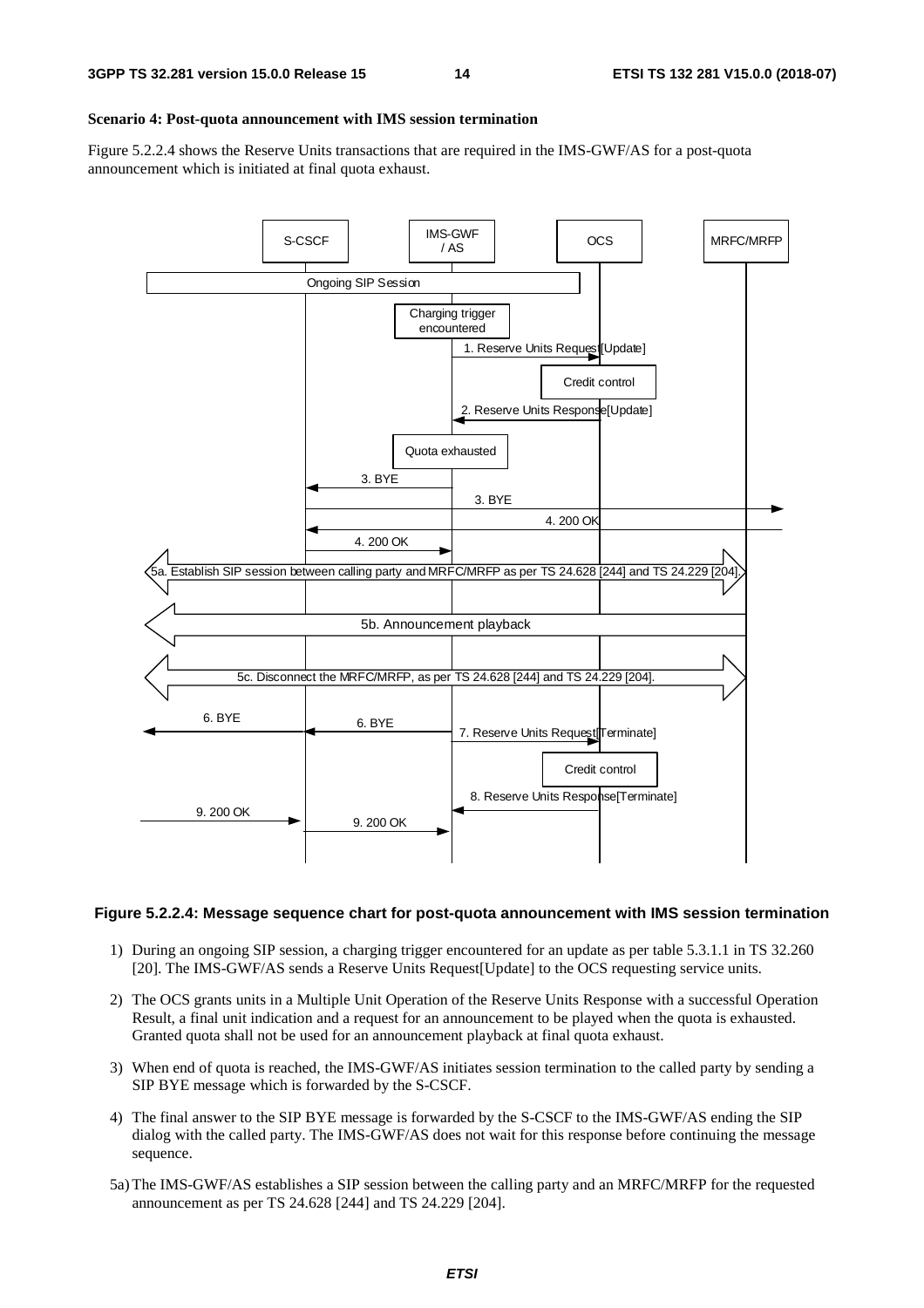- 5b) The MRFP plays the announcement to the calling party.
- 5c) When the announcement is complete, the IMS-GWF/AS disconnects the SIP session with the MRFC/MRFP as per TS 24.628 [244] and TS 24.229 [204].
- 6) The IMS-GWF/AS initiates session termination to the calling party by sending a SIP BYE message which is forwarded by the S-CSCF.
- 7) The IMS-GWF/AS sends a Reserve Units Request[Terminate] reporting the used service units in a Multiple Unit Operation.
- 8) The OCS sends a Reserve Units Response. The online Credit-Control session is terminated.
- 9) The final answer to the SIP BYE message is forwarded by the S-CSCF to the IMS-GWF/AS ending the SIP dialog.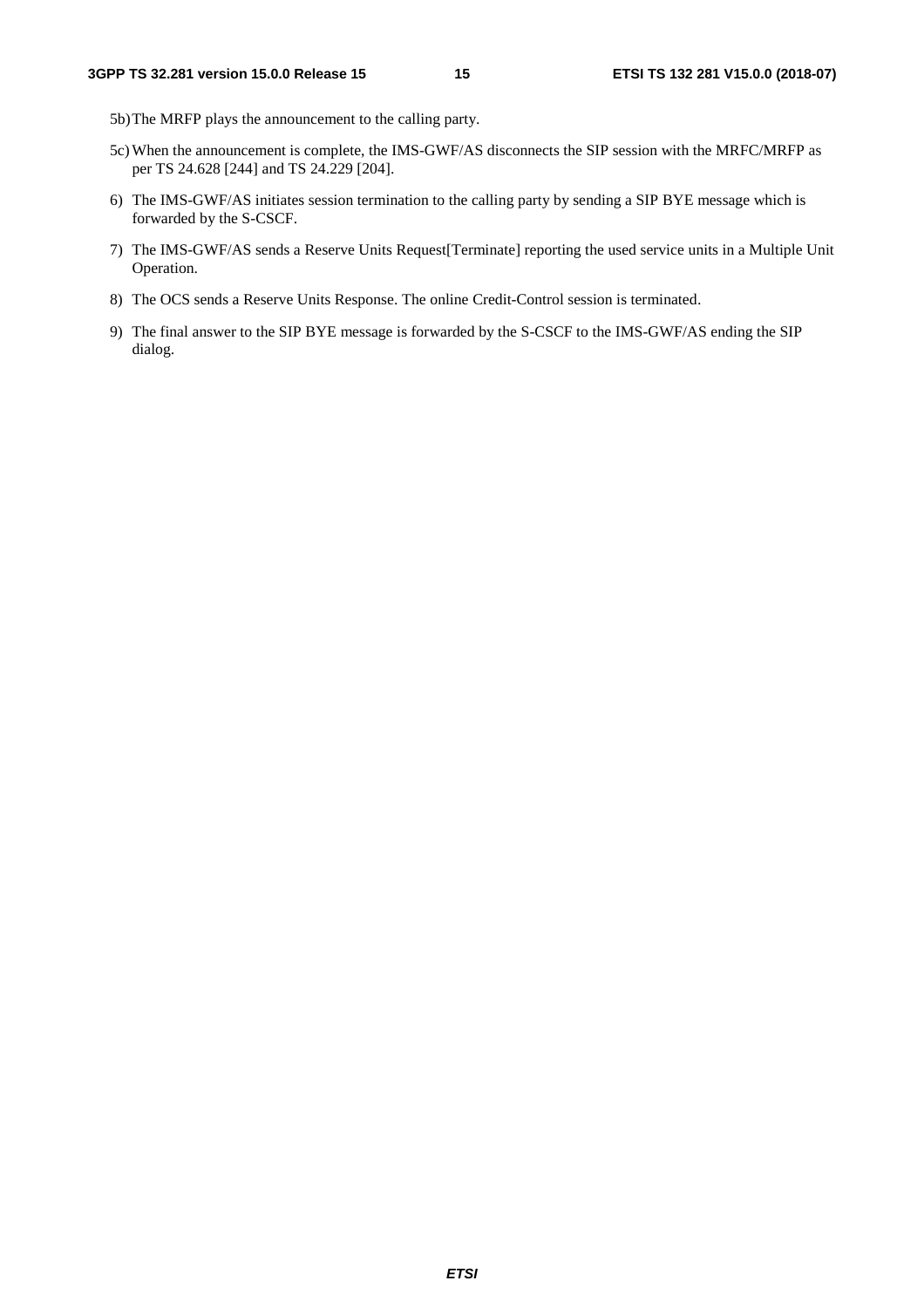#### **Scenario 5: Combined pre- and post-quota announcements with IMS session termination**

Figure 5.2.2.5 shows the Reserve Units transactions that are required in the IMS-GWF/AS during a SIP session establishment for which a pre-quota announcement is requested at IMS session initiation along with a post-quota announcement to be played at final quota exhaust.



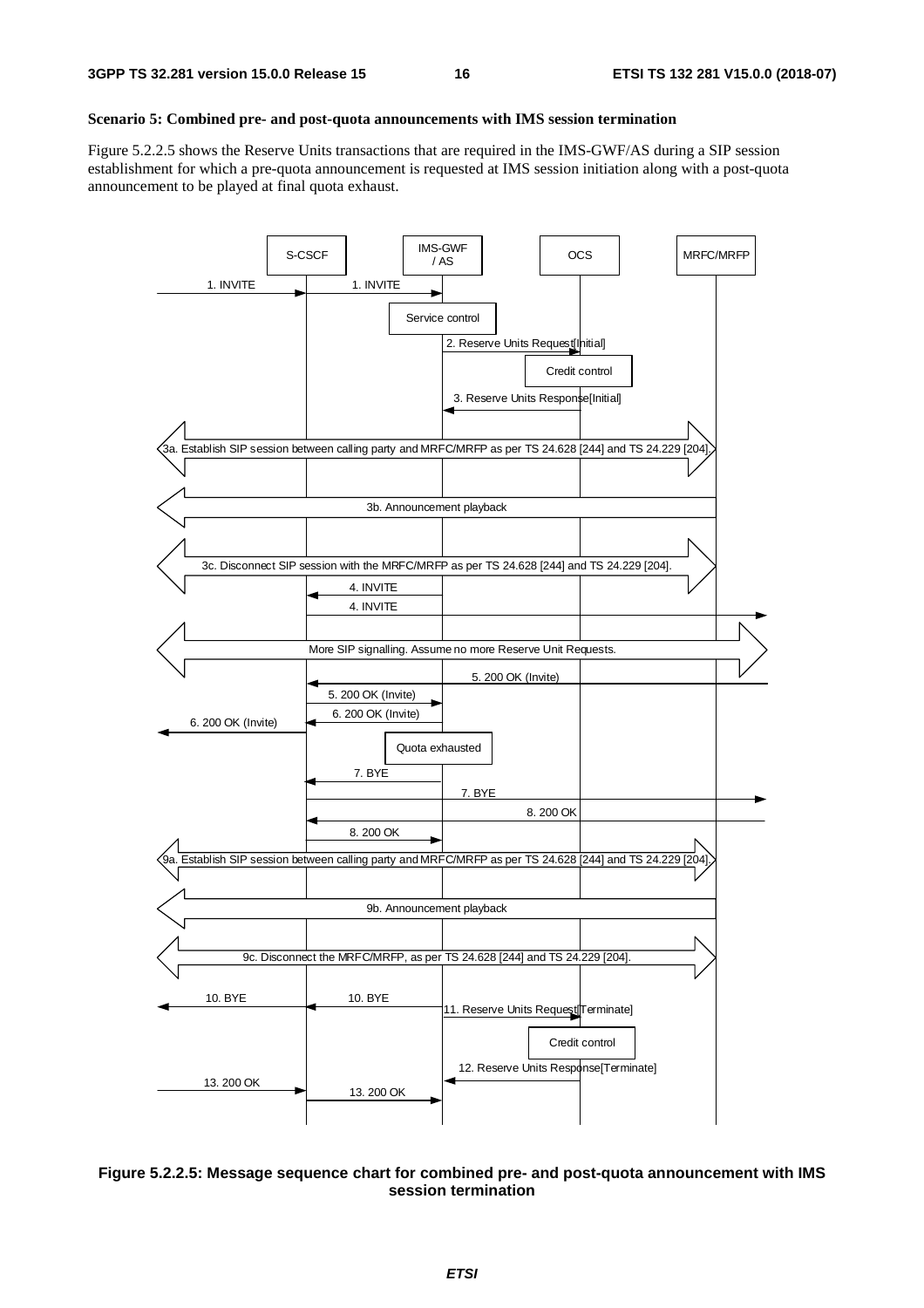- 1) An initial SIP Invite Request is received in the S-CSCF. This request is forwarded to the IMS-GWF/AS.
- 2) The IMS-GWF/AS sends a Reserve Units Request[Initial] to the OCS requesting service units. The online Credit-Control session is initiated.
- 3) The OCS grants units in a Multiple Unit Operation of the Reserve Units Response with a successful Operation Result and a final unit indication. The OCS requests an announcement to be played immediately and an announcement to be played at the final end of quota. Only the announcement information for the immediate announcement may indicate to use granted quota for the announcement playback.
- 3a) The IMS-GWF/AS establishes a SIP session between the calling party and an MRFC/MRFP for the requested announcement as per TS 24.628 [244] and TS 24.229 [204].
- 3b) The MRFP plays the announcement to the calling party.
- 3c) When the announcement is complete, the IMS-GWF/AS disconnects the SIP session with the MRFC/MRFP as per TS 24.628 [244] and TS 24.229 [204].
- 4) The IMS-GWF/AS and S-CSCF forward the initial SIP INVITE.
- 5) A final response is received in the IMS-GWF/AS.
- 6) The final answer is forwarded.
- 7) When end of quota is reached, the IMS-GWF/AS initiates session termination to the called party by sending a SIP BYE message which is forwarded by the S-CSCF.
- 8) The final answer to the SIP BYE message is forwarded by the S-CSCF to the IMS-GWF/AS ending the SIP dialog with the called party. The IMS-GWF/AS does not wait for this response before continuing the message sequence.
- 9a) The IMS-GWF/AS establishes a SIP session between the calling party and an MRFC/MRFP for the requested announcement as per TS 24.628 [244] and TS 24.229 [204].
- 9b) The MRFP plays the announcement to the calling party.
- 9c) When the announcement is complete, the IMS-GWF/AS disconnects the SIP session with the MRFC/MRFP as per TS 24.628 [244] and TS 24.229 [204].
- 10) The IMS-GWF/AS initiates session termination to the calling party by sending a SIP BYE message which is forwarded by the S-CSCF.
- 11) The IMS-GWF/AS sends a Reserve Units Request[Terminate] reporting the used service units in a Multiple Unit Operation. If the indication in step 3 is to use the granted quota for the announcement playback then the quota usage for playing the announcement shall be reported by the IMS-GWF/AS to the OCS in the used service units. This is applicable only for an announcement initiated prior to end of granted quota.
- 12) The OCS sends a Reserve Units Response. The online Credit-Control session is terminated.
- 13) The final answer to the SIP BYE message is forwarded by the S-CSCF to the IMS-GWF/AS ending the SIP dialog.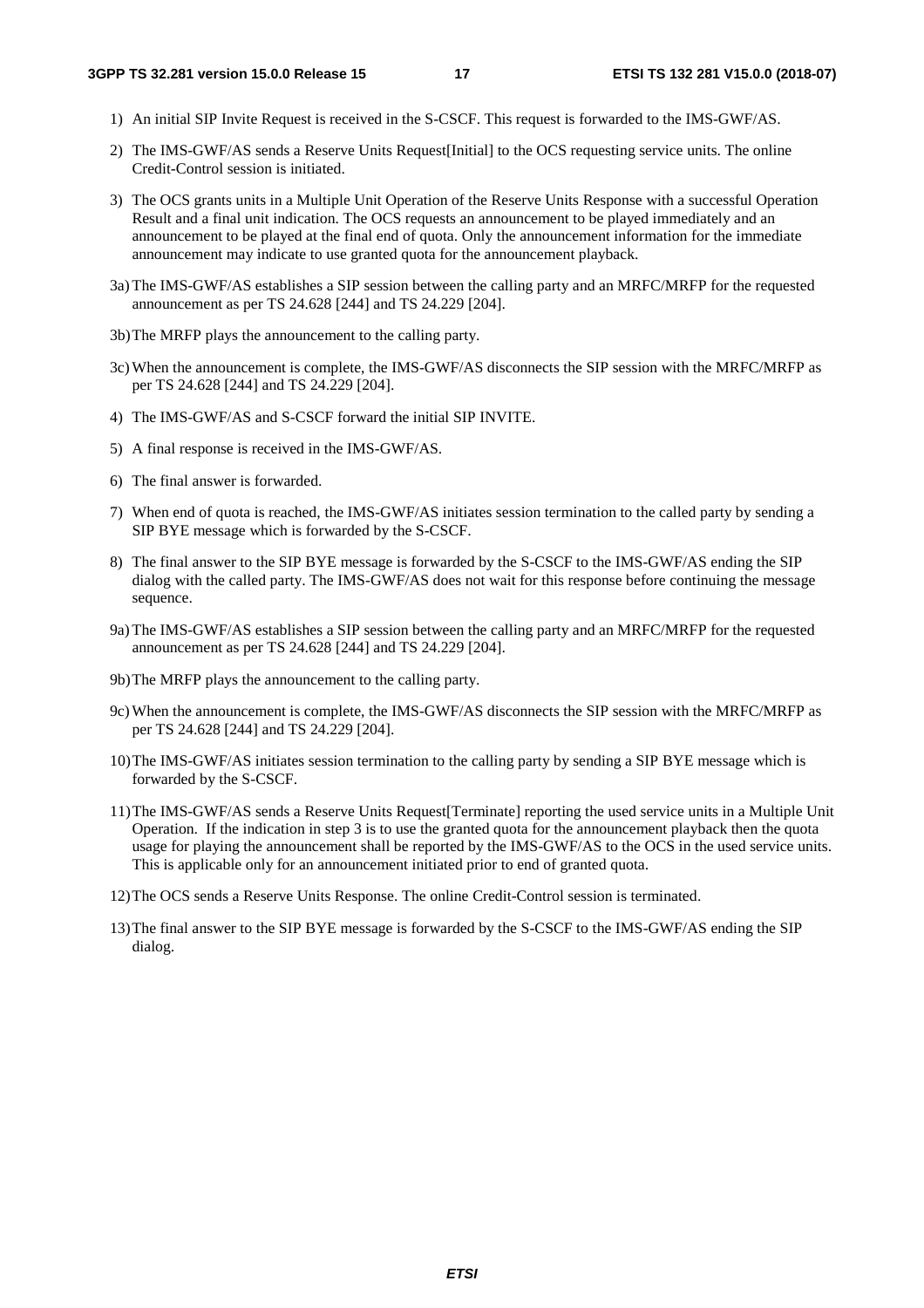#### **Scenario 6: Combined mid- and post-quota announcements with IMS session termination**

Figure 5.2.2.6 shows the Reserve Units transactions that are required in the IMS-GWF/AS for a mid-quota announcement prior to final quota exhaust. An example would be to play a low balance warning tone to the calling party before the end of the call and then play a terminating announcement reminding the user to top up the account.



#### **Figure 5.2.2.6: Message sequence chart for combined mid- and post-quota announcements with IMS session termination**

1) During an ongoing SIP session, a charging trigger encountered for an update as per table 5.3.1.1 in TS 32.260 [20]. The IMS-GWF/AS sends a Reserve Units Request[Update] to the OCS requesting service units.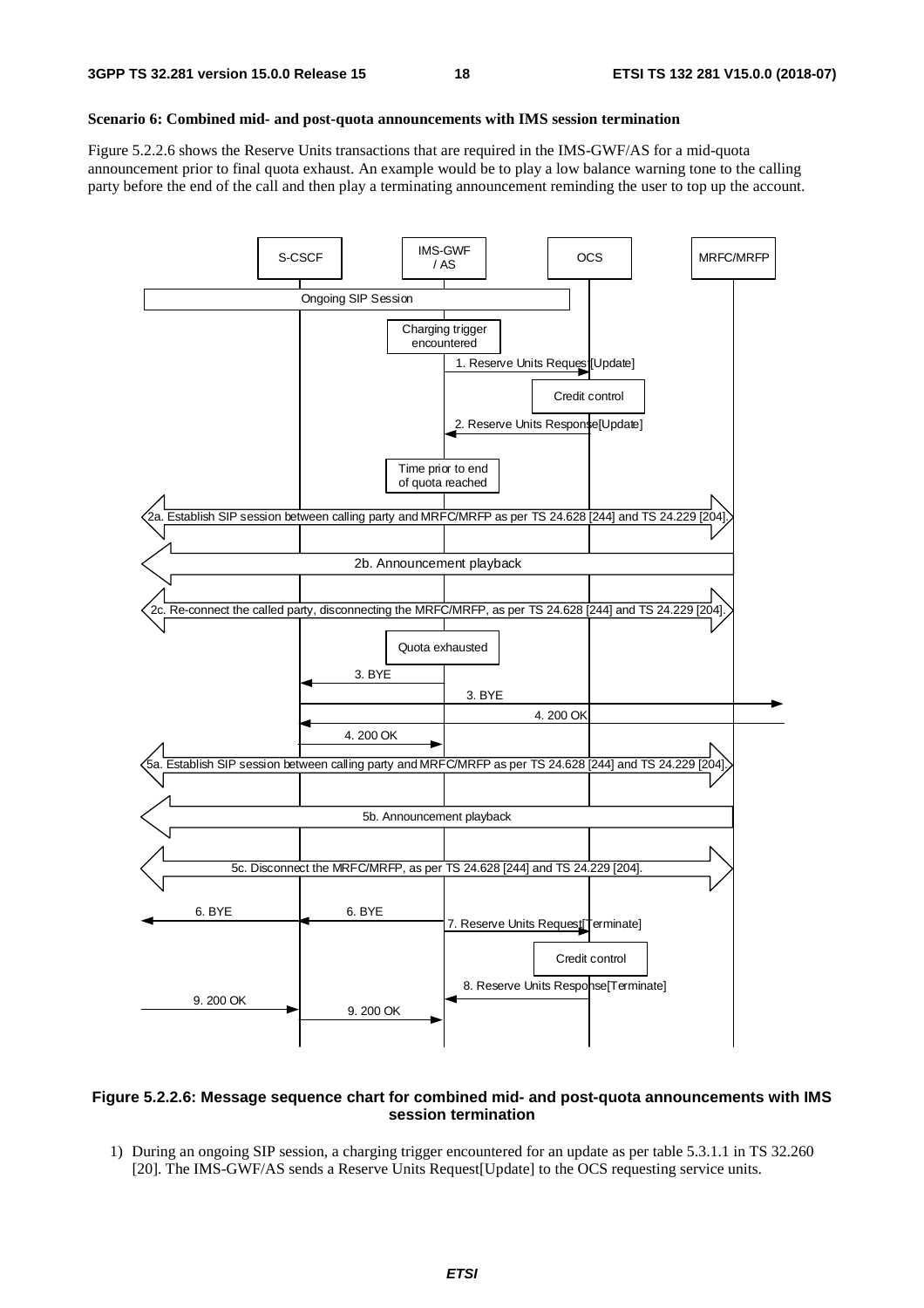- 2) The OCS grants units in a Multiple Unit Operation of the Reserve Units Response with a successful Operation Result and a final unit indication. The OCS requests an announcement to be played a specified number of seconds prior to end of quota and an announcement to be played at the final end of quota. Only the announcement information for the announcement prior to end of quota may indicate to use granted quota for the announcement playback.
- 2a) When the time prior to end of quota is reached, the IMS-GWF/AS establishes a SIP session between the calling party and an MRFC/MRFP for the requested announcement as per TS 24.628 [244] and TS 24.229 [204].
- 2b) The MRFP plays the announcement to the calling party.
- 2c) When the announcement is complete, the IMS-GWF/AS re-connects the called party, disconnecting the SIP session with the MRFC/MRFP as per TS 24.628 [244] and TS 24.229 [204].
- 3) When end of quota is reached, the IMS-GWF/AS initiates session termination to the called party by sending a SIP BYE message which is forwarded by the S-CSCF.
- 4) The final answer to the SIP BYE message is forwarded by the S-CSCF to the IMS-GWF/AS ending the SIP dialog with the called party. The IMS-GWF/AS does not wait for this response before continuing the message sequence.
- 5a) The IMS-GWF/AS establishes a SIP session between the calling party and an MRFC/MRFP for the requested announcement as per TS 24.628 [244] and TS 24.229 [204].
- 5b) The MRFP plays the announcement to the calling party.
- 5c) When the announcement is complete, the IMS-GWF/AS disconnects the SIP session with the MRFC/MRFP as per TS 24.628 [244] and TS 24.229 [204].
- 6) The IMS-GWF/AS initiates session termination to the calling party by sending a SIP BYE message which is forwarded by the S-CSCF.
- 7) The IMS-GWF/AS sends a Reserve Units Request[Terminate] reporting the used service units in a Multiple Unit Operation. If the indication in step 2 is to use the granted quota then the quota usage for playing the announcement shall be reported by the IMS-GWF/AS to the OCS in the used service units. This is applicable only for an announcement initiated prior to end of granted quota.
- 8) The OCS sends a Reserve Units Response. The online Credit-Control session is terminated.
- 9) The final answer to the SIP BYE message is forwarded by the S-CSCF to the IMS-GWF/AS ending the SIP dialog.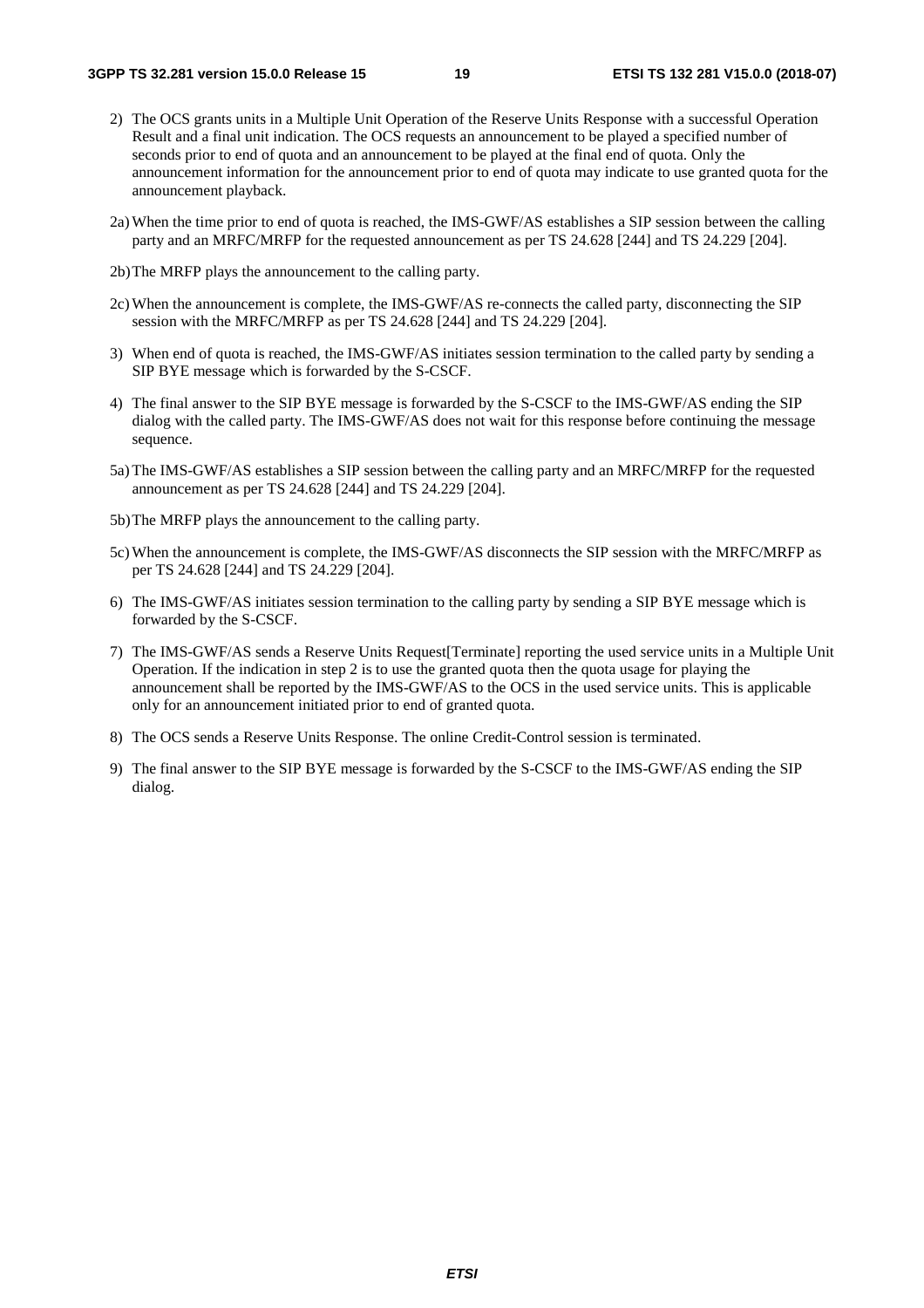

#### **Scenario 7: Announcement handling subsequent to a Re-Auth-Request**

#### **Figure 5.2.2.7: Message sequence chart for of announcement handling subsequent to Re-Auth-Request message**

- 1) During an ongoing SIP session, a charging trigger encountered for an update as per table 5.3.1.1 in TS 32.260 [20]. The IMS-GWF/AS sends a Reserve Units Request[Update] to the OCS requesting service units.
- 2) The OCS grants units in a Multiple Unit Operation of the Reserve Units Response with a successful Operation Result and requests an announcement to be played to the calling party. Announcement information may indicate whether or not the granted quota for the IMS session shall be used for playing the announcement. A timing indicator is provided that can indicate the announcement be played immediately or delayed to a specified number of seconds before the end of the quota is reached.
- 3) As a result of an external event (e.g. recharge activity), the OCS decides that announcement needs to be cancelled.
- 4) The OCS sends a Re-Auth-Request to the IMS-GWF/AS requesting to perform new Reserve Units Request.
- 5) The IMS-GWF/AS sends a Re-Auth-Answer response to the OCS.
- 6) The IMS-GWF/AS sends a Reserve Units Request[Update] to the OCS requesting service units.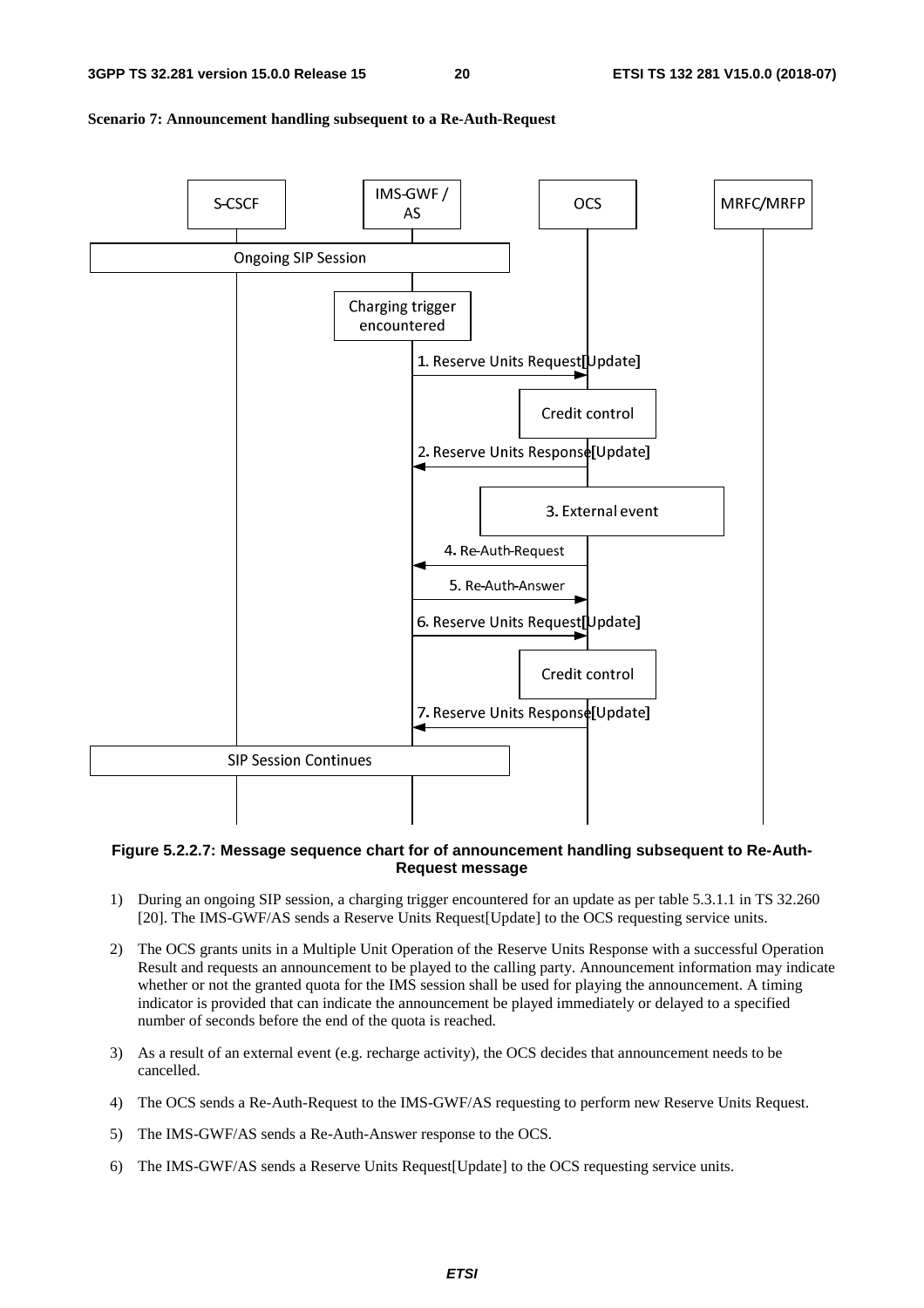7) The OCS grants units in a Multiple Unit Operation of the Reserve Units Response with a successful Operation Result (with or without request for announcement). This cancels any pending announcement related to the previous granted quota.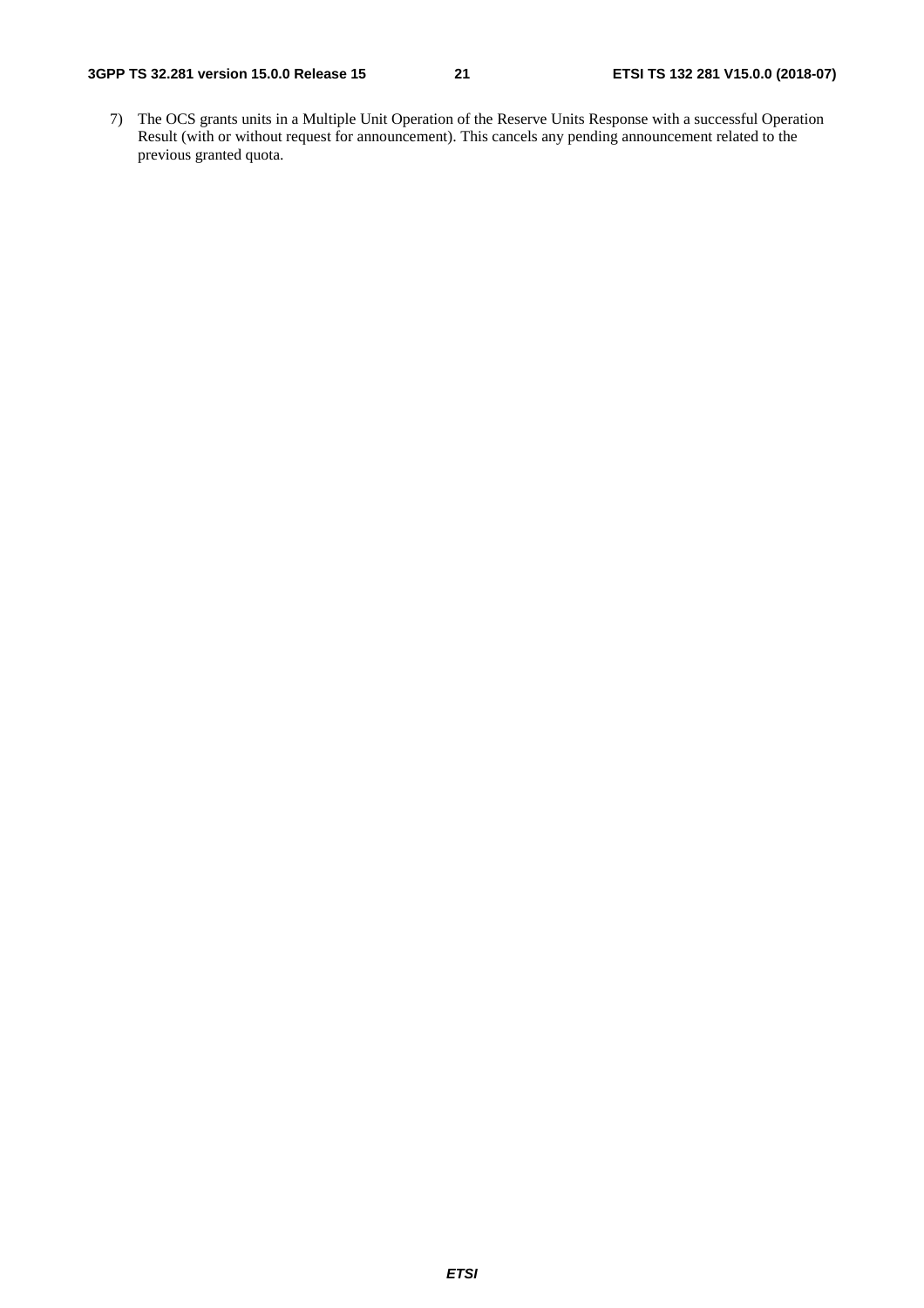### 6 Definition of Announcement Information

### 6.1 Announcement Information principles

The following principles apply to the Announcement Information used to support the Announcement service:

- A set of Announcement Information elements may be provided within a Multiple Unit Operation element in a *Debit and Reserve Units Response* message.
- When a *Debit and Reserve Units Response* message is received, all previously received Announcement Information elements are discarded.
- When a *Debit and Reserve Units Response* message is received while an announcement is being played, whether the user is disconnected from the announcement is determined by the logic in the receiving node.
- An Announcement Identifier shall be provided within each Announcement Information element to identify the announcement to be played. When the specified announcement includes variable parts, the Variable Part Sequence information element shall be provided with the order, type, and value of each variable required for the announcement. The following types are supported: Integer, Number, Time, Date, Currency.
- Each Announcement Information element contains a Time Indicator. It indicates the specified time before the granted quota is exhausted at which the announcement is to be played. The specified time ranges from zero to any value smaller than the granted quota. A value of zero means: at the time the quota is exhausted, and absence of the indicator means that the announcement is to be played before the session is allowed to continue.
- When a Final Unit Indication with the granted quota and an Announcement Information element with Time Indicator with a value of zero are received, the announcement is to be played upon quota exhaust prior to processing the Final Unit Action received within the Final Unit Indication.
- When there are multiple Announcement Information elements with the same Time Indicator, an Announcement Order shall be provided that indicates the order in which announcements shall be played.
- Within each Announcement Information element is a Quota Indicator indicating whether the granted quota shall be deducted during announcement setup and playback or if the quota usage is suspended while the announcement is setup and played back and absence of the information element indicates that the logic implemented in the receiving node determines whether to use or not the granted quota.
- When a Final Unit Indication with the granted quota and an Announcement Information element with a non-zero or absent Time Indicator and a Quota Indicator indicating deduction of quota required during announcement are received, the user shall be disconnected from the announcement if the announcement is still being played when final quota exhausts.
- Within each Announcement Information element is a Play Alternative identifying either the "served party" or the "remote party" to which the announcement is to be played and absence of the information element indicates that the announcement is to be played to the "served party".
- Within each Announcement Information element is a Privacy Indicator identifying either that the announcement is private and shall be played only to the party identified by the Play Alternative or that the announcement is not private. Absence of the information element indicates that the announcement is private.
- Within each Announcement Information element, there may be a Language information element indicating the language of the announcement that shall be played and absence of the information element indicates that the default language shall be used as per the receiving node.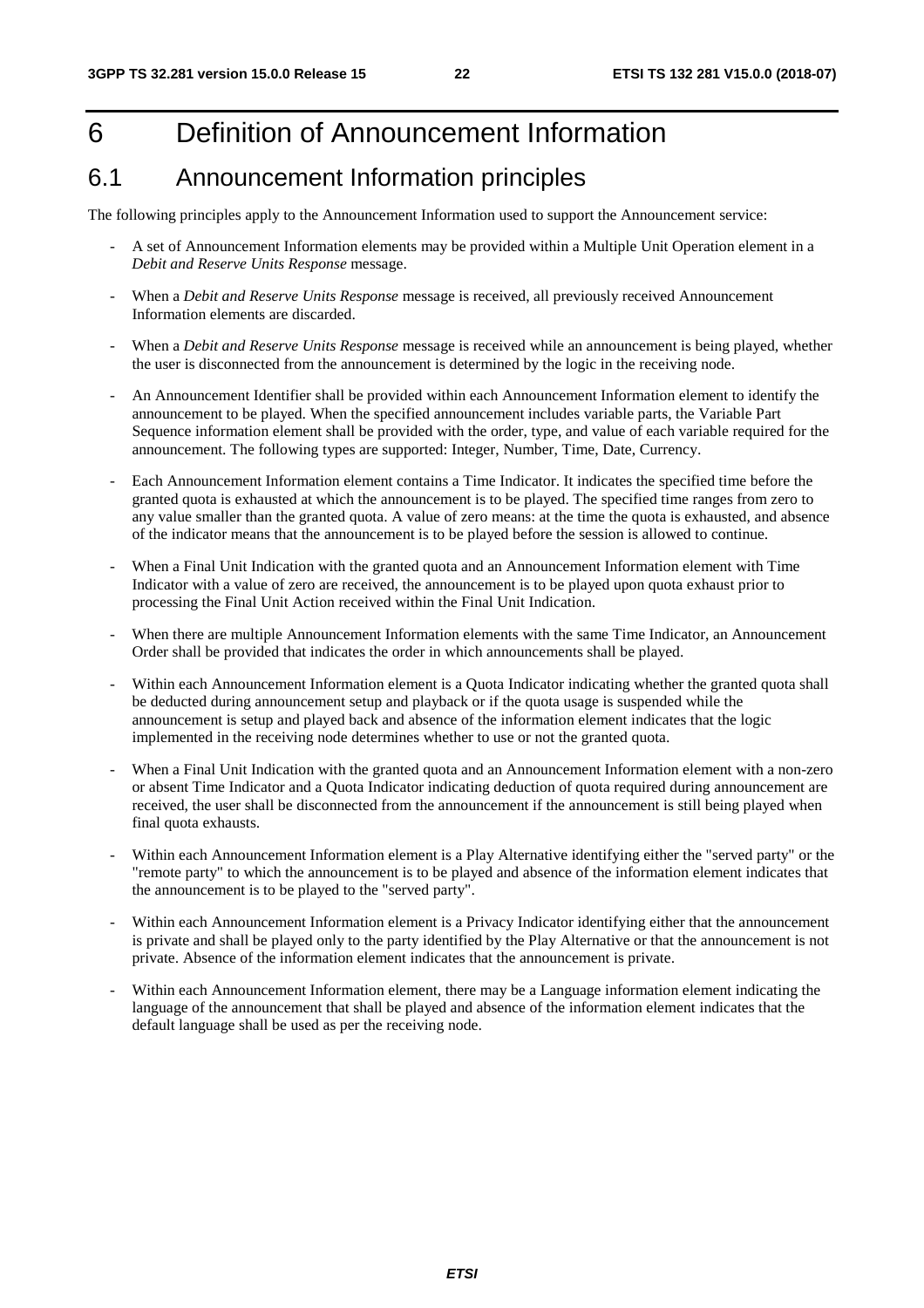### 6.2 Announcement data definition

### 6.2.1 Multiple Unit Operation contents for Announcement service

The components in the Multiple Unit Operation that are used for Announcement service can be found in Table 6.2.1.1.

**Table 6.2.1.1: Multiple Unit Operation contents for Announcement service** 

| <b>Information Element</b> | <b>Category</b> | <b>Description</b>                                                                                                                                                                                                                  |
|----------------------------|-----------------|-------------------------------------------------------------------------------------------------------------------------------------------------------------------------------------------------------------------------------------|
| Multiple Unit Operation    | Ом              | Described in TS 32.299 [50].                                                                                                                                                                                                        |
| Announcement Information   | O <sub>C</sub>  | This is a structured field and holds the Announcement service<br>parameters. It is a grouped information element and may appear<br>multiple times, once per announcement to be played.<br>lThe details are defined in clause 6.2.2. |

### 6.2.2 Definition of Announcement Information

Announcement Information is provided within the Multiple Unit Operation.

The detailed structure of the Announcement Information can be found in table 6.2.2.1.

| Table 6.2.2.1: Structure of the Announcement Information |  |
|----------------------------------------------------------|--|
|----------------------------------------------------------|--|

| <b>Information Element</b> | Category       | <b>Description</b>                                                                                                                                                                                                                                                                                                 |
|----------------------------|----------------|--------------------------------------------------------------------------------------------------------------------------------------------------------------------------------------------------------------------------------------------------------------------------------------------------------------------|
| lAnnouncement Identifier   | Oм             | A code identifying the announcement to be played.                                                                                                                                                                                                                                                                  |
| Variable Part Sequence     | O <sub>C</sub> | Sequence of elements specifying each variable part (order, type,<br>and value) to be played back during the announcement. The<br>following types are supported: Integer, Number, Time, Date,<br>Currency.                                                                                                          |
| Time Indicator             | O <sub>C</sub> | Instructs the announcement to be connected at the specified time<br>before granted quota is exhausted, which ranges from zero to a<br>value smaller than the granted quota.                                                                                                                                        |
|                            |                | A value of zero means at the time quota is exhausted. Absence of<br>this field indicates that the announcement is to be played before the<br>IMS session is allowed to continue.                                                                                                                                   |
| Quota Indicator            | O <sub>C</sub> | Indicates whether the granted quota should be deducted during<br>announcement setup and playback or if the quota usage is<br>suspended while the announcement is setup and played back. If not<br>explicitly indicated it is up to the logic implemented in the receiving<br>node to use or not the granted quota. |
| Announcement Order         | O <sub>C</sub> | When multiple announcement information blocks are provided in a<br>single message with the same timing indicator, the announcement<br>order indicates the order in which announcements should be<br>connected for playback.                                                                                        |
| <b>Play Alternative</b>    | O <sub>C</sub> | Identifies either the "served party" or the "remote party" to which the<br>announcement is to be played.                                                                                                                                                                                                           |
| Privacy Indicator          | Oc.            | Identifies if the announcement is "private" or "not private".                                                                                                                                                                                                                                                      |
| Language                   | O <sub>C</sub> | A language code indicating the language of the announcement that<br>should be played.                                                                                                                                                                                                                              |

### 6.2.3 Formal Announcement Information parameter description

The detailed Announcement Information parameter definitions are specified in TS 32.299 [50].

### 6.3 Bindings for Announcement Information

This clause describes the mapping between the information elements and messages described for Announcement service and the Diameter messages and AVPs.

As defined in TS 32.299 [50], the corresponding Diameter Credit-Control Application (DCCA) commands for the *Debit and Reserve Units Request* message is Credit-Control-Request (CCR) and for the *Debit and Reserve Units Response* message is Credit-Control-Answer (CCA).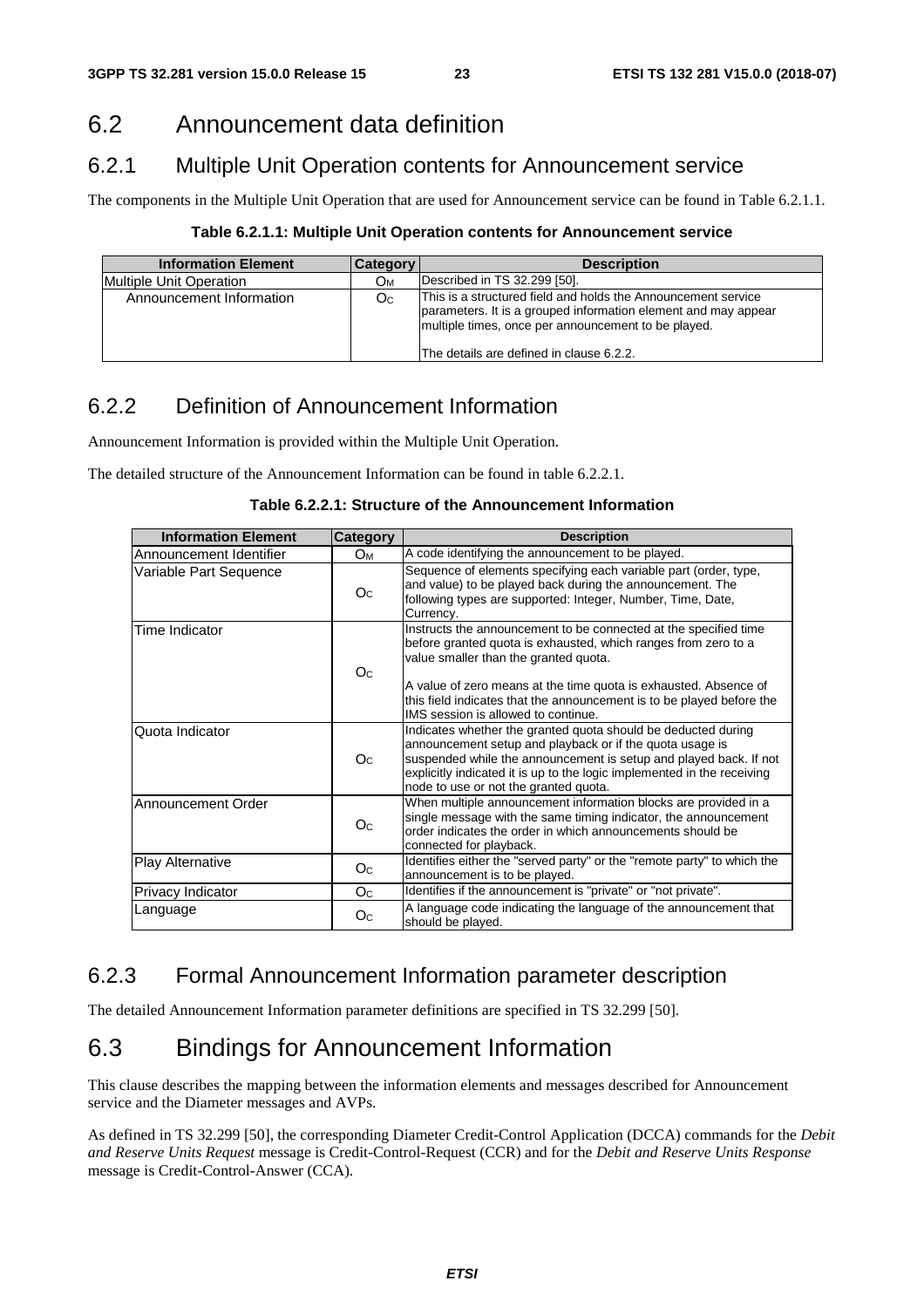Table 6.3.1 specifies the bindings for parameters used for Announcement service for the *Debit and Reserve Units* operation.

| <b>Information Element</b> | <b>AVP</b>               |
|----------------------------|--------------------------|
| Announcement Information   | Announcement-Information |
| Announcement Identifier    | Announcement-Identifier  |
| Variable Part Sequence     | Variable-Part            |
| Time Indicator             | Time-Indicator           |
| Quota Indicator            | Quota-Indicator          |
| Announcement Order         | Announcement-Order       |
| <b>Play Alternative</b>    | Play-Alternative         |
| Privacy Indicator          | Privacy-Indicator        |
| Language                   | Language                 |

**Table 6.3.1: Bindings between Information Elements and AVPs**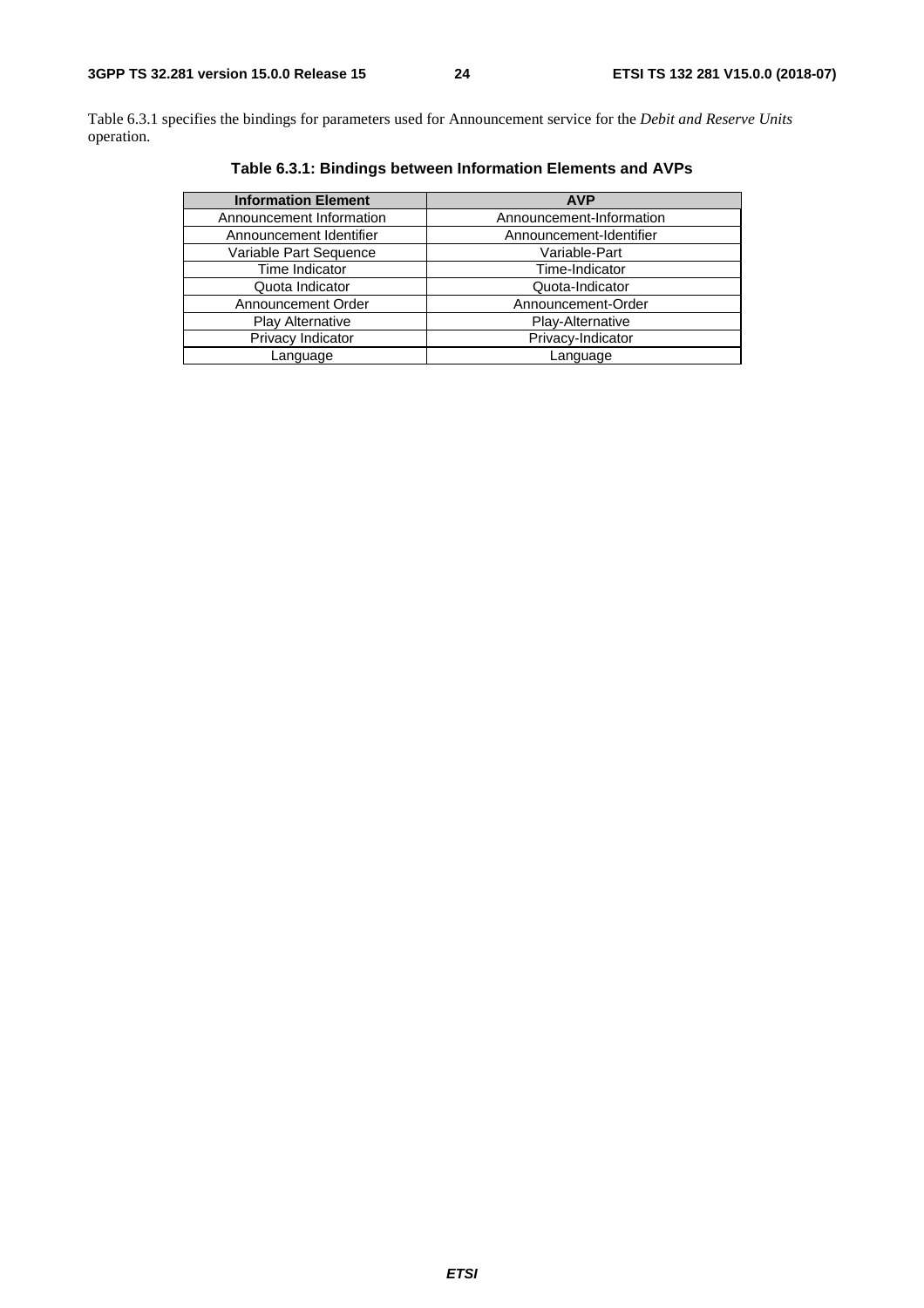### Annex A (informative): Change history

| <b>Change history</b> |                |             |            |             |  |                                                 |            |
|-----------------------|----------------|-------------|------------|-------------|--|-------------------------------------------------|------------|
| <b>Date</b>           | <b>Meeting</b> | <b>TDoc</b> | <b>ICR</b> | <b>IRev</b> |  | Cat Subject/Comment                             | <b>New</b> |
|                       |                |             |            |             |  |                                                 | version    |
| 2015-12               | SA#70          | ISP-150815  |            |             |  | Presented for information and approval          | 1.0.0      |
| 2015-12               | SA#70          |             |            |             |  | Upgrade to Rel-13                               | 13.0.0     |
| 2015-12               | SA#70          | SP-160623   | 0002       | 2           |  | Correction of reference to Annex B of TS 32.260 | 14.0.0     |
| 2018-06               |                |             |            |             |  | Update to Rel-15 version (MCC)                  | 15.0.0     |